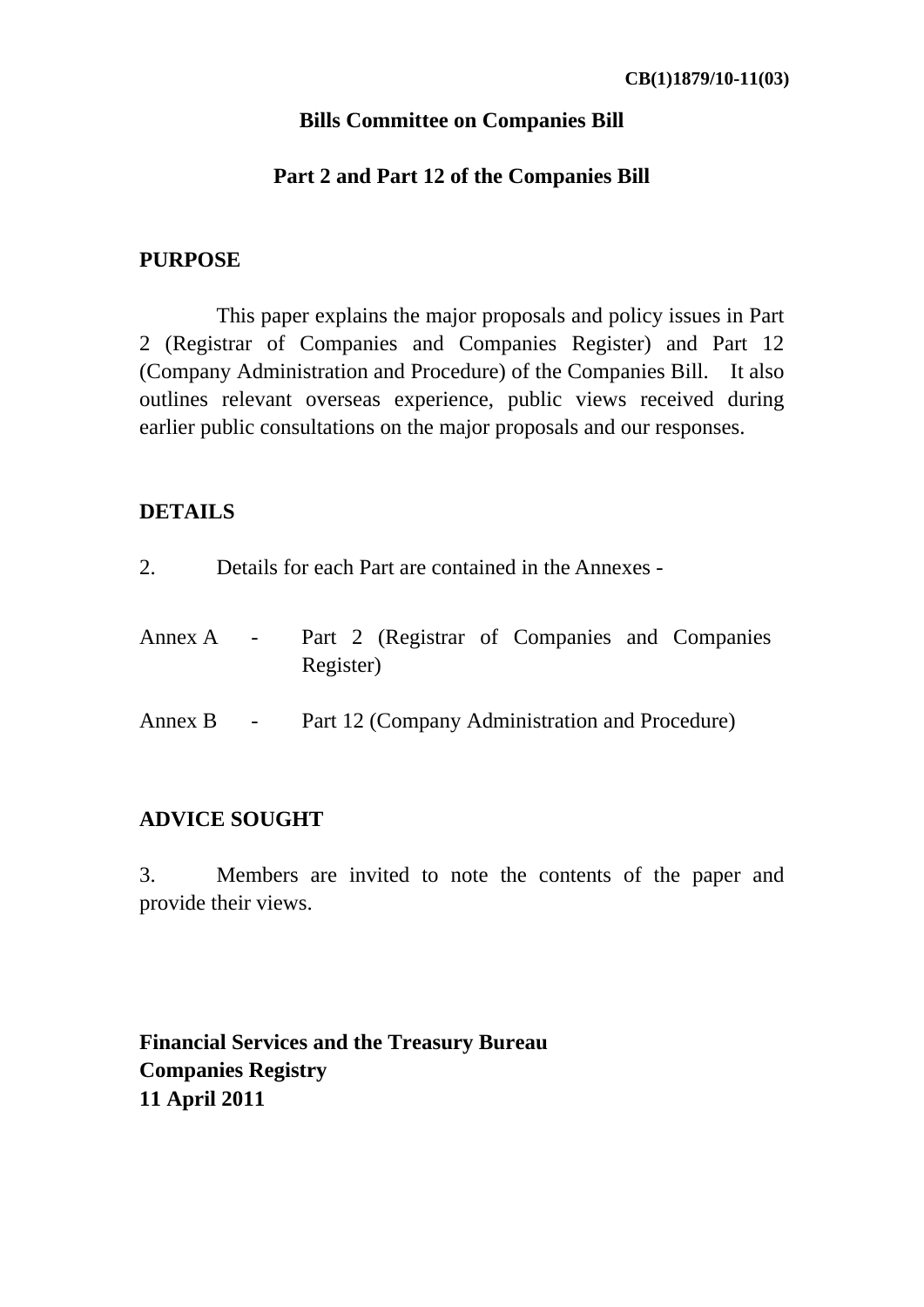#### **Annex A**

#### **Bills Committee on Companies Bill**

### **Part 2 – Registrar of Companies and Companies Register**

#### **INTRODUCTION**

 Part 2 (Registrar of Companies and Companies Register) of the Companies Bill ("CB") contains provisions relating to the Registrar of Companies ("Registrar"), the Companies Register and the registration of documents by the Registrar.

### **POLICY OBJECTIVES AND MAJOR PROPOSALS**

2. Part 2 contains initiatives that aim at improving regulation, facilitating business and modernising the law, namely, -

- (a) Clarifying the Registrar's powers in relation to the registration of documents (paragraphs 5 to 10 below);
- (b) Clarifying and enhancing the Registrar's powers in relation to the keeping of the Companies Register (paragraphs 11 to 16 below);
- (c) Providing expressly for removing information on the Companies Register (paragraphs 17 to 21); and
- (d) Withholding residential addresses of directors and company secretaries and full identification numbers of individuals from public inspection (paragraphs 22 to 33 below).

3. Apart from the above major proposals, Part 2 also includes a number of other minor proposals. These include:

(a) empowering the Registrar to issue guidelines to provide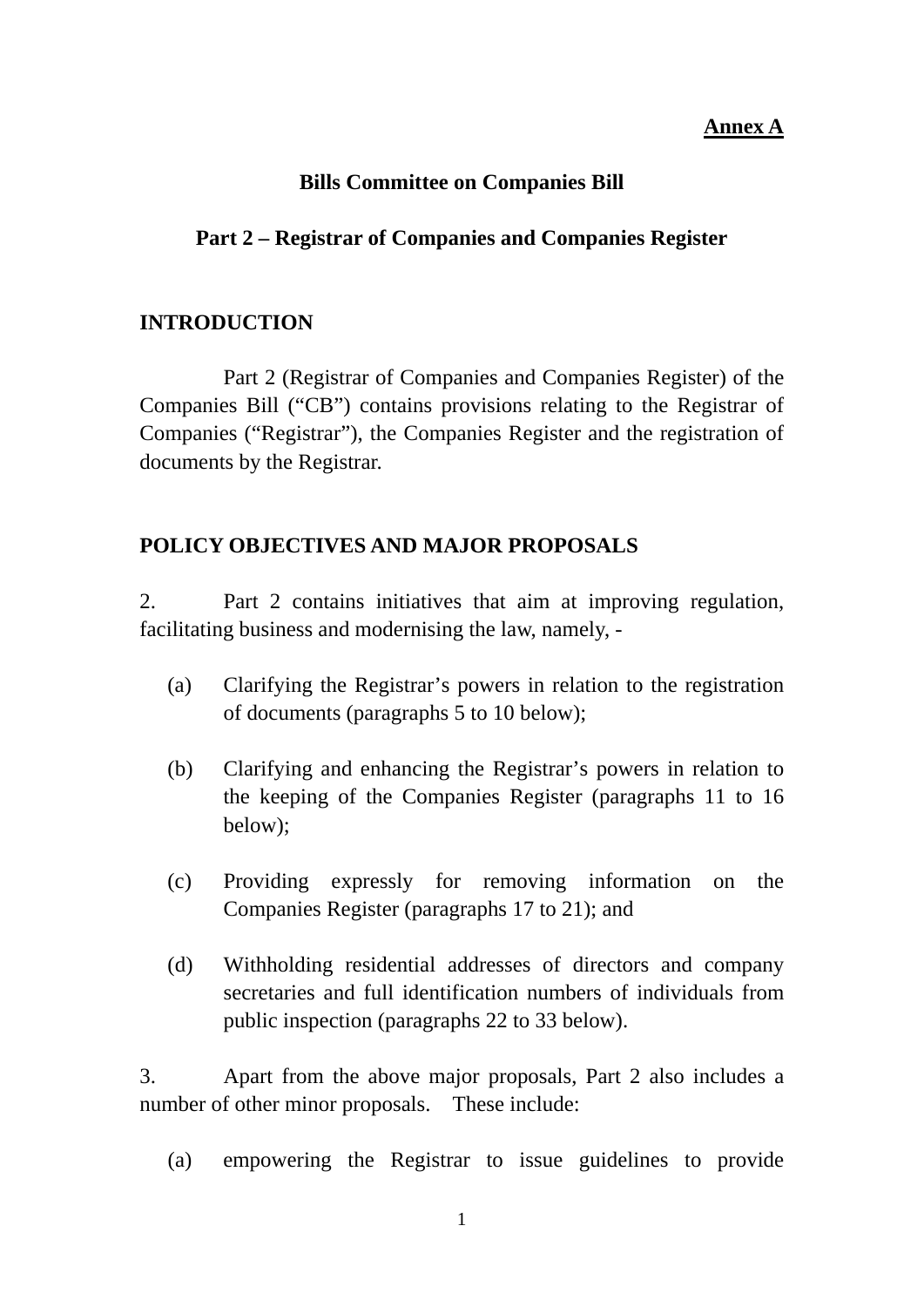guidance on the operation of any provision in the CB (**clause 23**). The guidelines are not subsidiary legislation, but may be admissible in evidence in any legal proceedings if they are relevant to determine a matter in issue. There is no such provision in the Companies Ordinance ("CO") at present although the Registrar issues guidelines as an administrative measure;

- (b) providing that the Registrar may enter into agreement with a company on the delivery of documents by electronic means (**clause 31**). This allows the Registrar to agree with a company the detailed arrangements (e.g. delivery of specified types of documents) for the electronic delivery of documents to the Registrar;
- (c) providing a new power for the Financial Secretary to make regulations to require delivery of documents to the Registrar by electronic means (**clause 32**). This allows for flexibility for introduction of electronic filing of company documents ;
- (d) providing a new power for the Registrar to certify delivery or non-delivery of documents (**clause 56**). The certificate is admissible as prima facie evidence of the fact of delivery or non-delivery of the document in question in any proceedings. If a person disputes the delivery or non-delivery of documents as certified, the person would have the burden to provide evidence to the contrary; and
- (e) introducing new rules to deal with discrepancies between an original document in a language other than English or Chinese and its certified translation (**clause 59**). Under clause 59, the company cannot rely on the translation where there is a discrepancy as against a third party whereas a third party may rely on the translation if he or she had actually relied on the translation and had no knowledge of the true contents of the document. The new rules aim at promoting the accuracy of translations submitted by companies and protecting members of the public from being misled by any discrepancy in a translated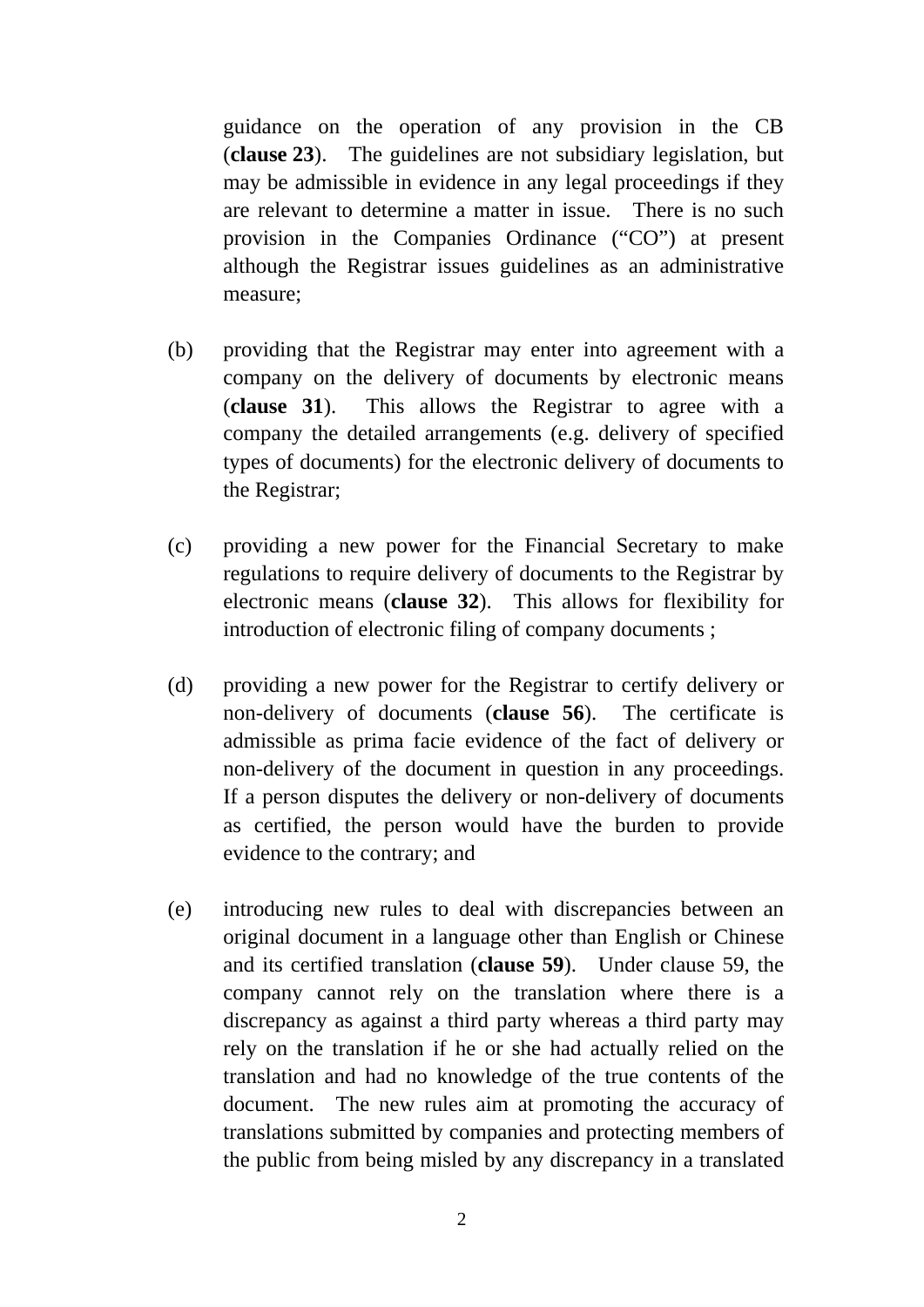document on the register.

4. The details of the major proposals in Part 2 are set out in paragraphs 5 to 33 below.

# **Clarifying the Registrar's powers in relation to the registration of documents (Clauses 29, 33 to 36)**

## Current position

5. Currently under section 348 of the CO, the Registrar may refuse to register a document if it is manifestly unlawful or ineffective, or is incomplete or altered; or if any signatures on the document, or digital signature accompanying the document is incomplete or altered. The grounds for refusal of registration are not entirely clear. For example, it is not certain whether they could cover cases where the information contained in a document is internally inconsistent or inconsistent with the information already on the Companies Register.

## Proposal and key provisions in the Bill

6. We propose that the grounds of refusal should be clarified to empower the Registrar to refuse to register an unsatisfactory document or to withhold registration of a document pending further amendments or provision of further particulars.

7. **Clause 29** sets out the situations where a document is considered to be unsatisfactory. It consolidates and clarifies the existing grounds on which the Registrar may refuse the registration of a document. For example, it is expressly provided that a document is unsatisfactory if it is internally inconsistent or inconsistent with the information already on the Companies Register. **Clause 33** makes it clear that if the Registrar refuses to accept a document, has not received a document or refuses to register a document, the document is to be regarded as not having been delivered to the Registrar as required under the Bill. **Clause 34** further provides that the Registrar may withhold the registration of an unsatisfactory document and request the person who delivered the document to take certain remedial actions within a specified period, such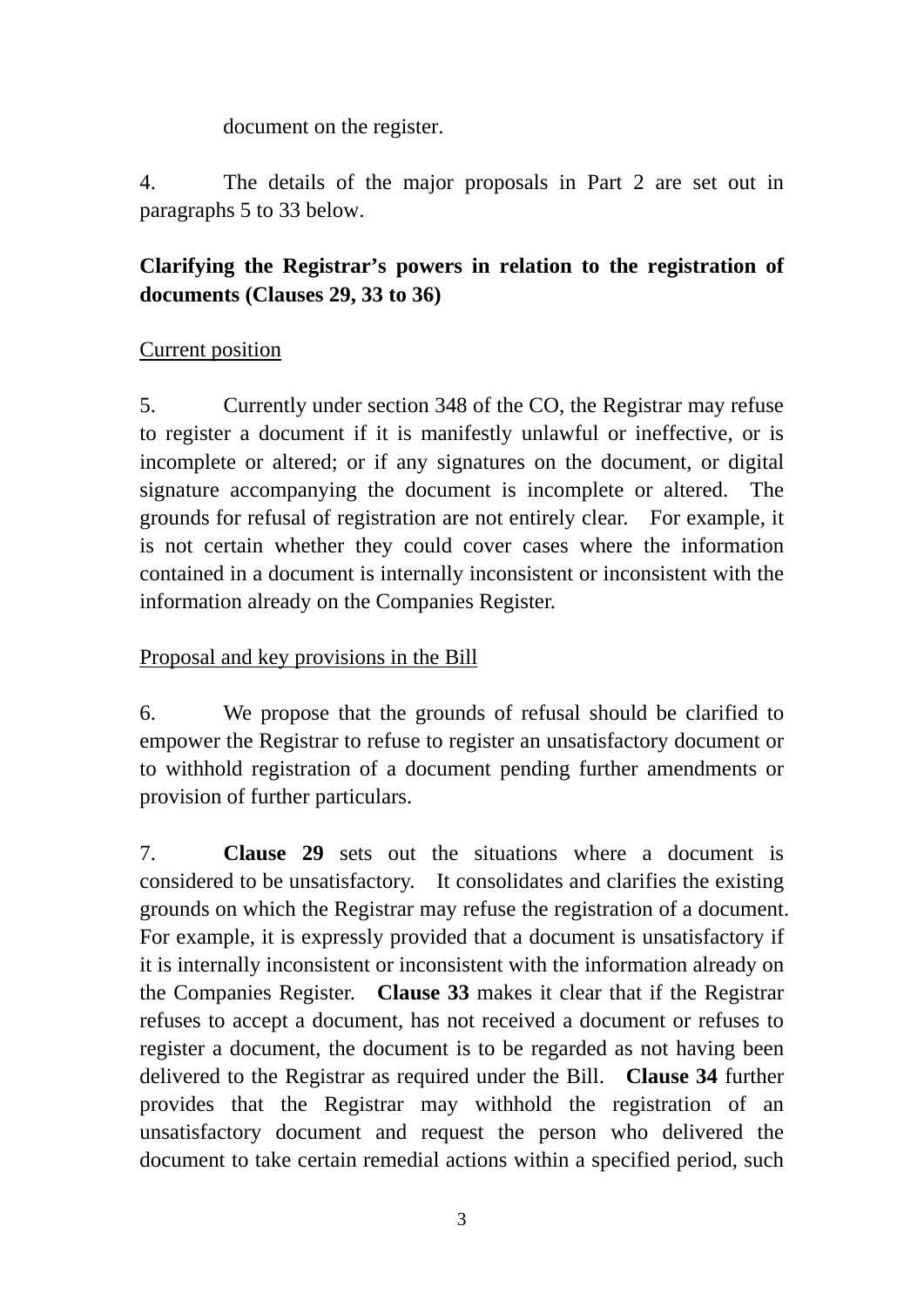as producing further information or evidence, amending or completing the document or applying for a court order.

### Overseas experience

8. In formulating the proposal, we have made reference to the provisions in the United Kingdom Companies Act 2006 ("UKCA 2006") and the Australian Corporations Act 2001 ("ACA"). In particular, the provision on Registrar's requirement as to form, authentication and manner of delivery of documents is modeled on relevant provisions in UKCA 2006 (section 1068). The provisions on Registrar's refusal to register or withholding registration of unsatisfactory documents are modeled on relevant provisions in ACA (section 1274).

## Public consultation

9. During our earlier public consultation on the draft CB, there were concerns about the Registrar's power to refuse to register unsatisfactory documents, including whether altered documents or documents containing unnecessary material should be considered as unsatisfactory. There were views that the Registrar must provide reasons for the decision to refuse the registration of a document. If a person lodges an appeal, no penalty for failing to register the document should be payable until the time for appeal had lapsed.

10. We have refined our proposal having considered the comments received. In particular, a document will be considered as unsatisfactory if it is altered without proper authority (clause  $29(1)(g)$ ) but not in the case that it contains unnecessary information. In addition, the Registrar will provide reasons for her decision to refuse the registration of a document. The Companies Registry ("CR") will not take enforcement action pending the hearing of an appeal against the Registrar's decision.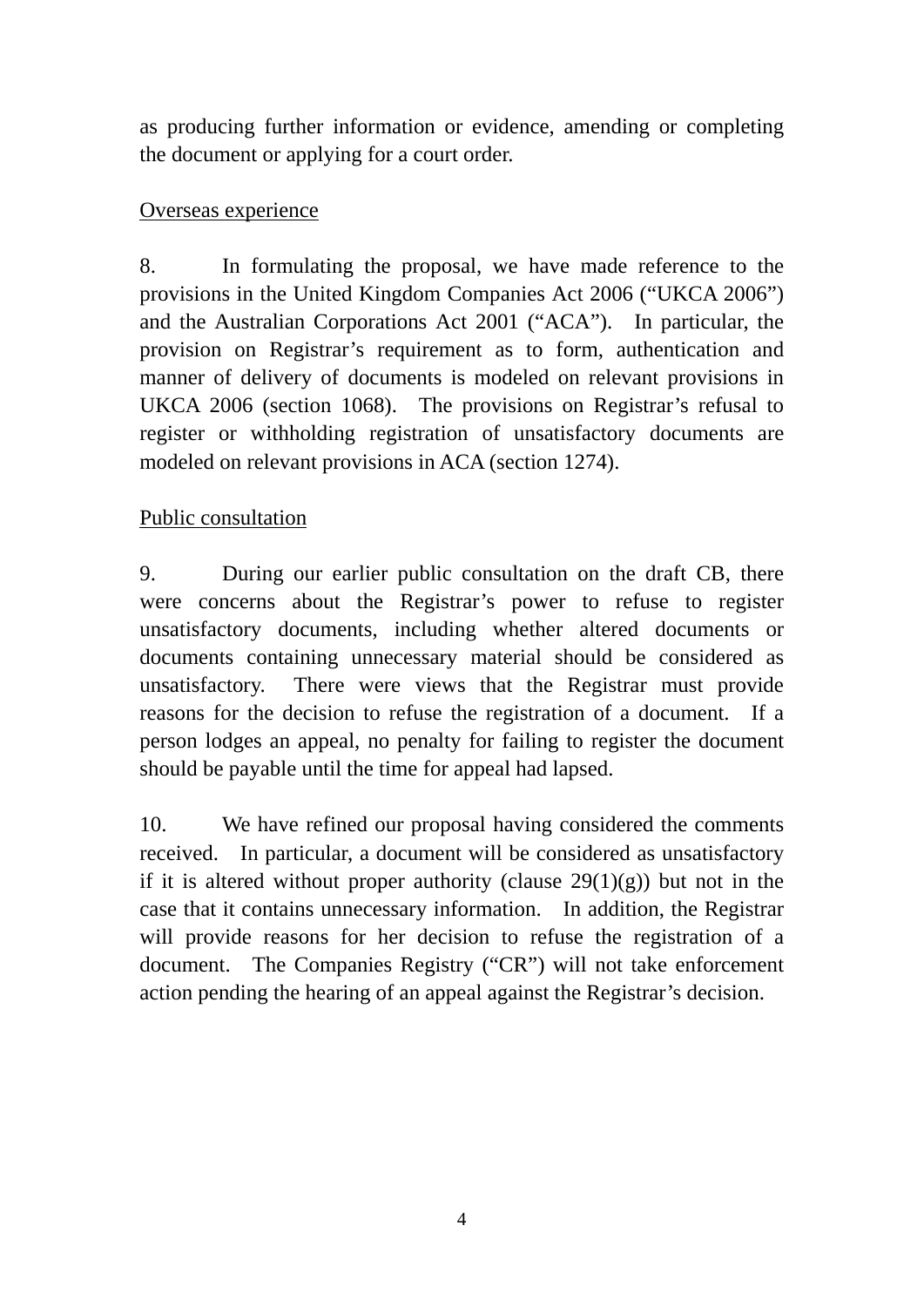# **Clarifying and enhancing the Registrar's powers in relation to the keeping of the Companies Register (Clauses 37 to 42)**

## Current position

11. At present, the Registrar adopts administrative measures in appropriate cases to accept the filing of "amended" documents to rectify documents which contain errors and to annotate the information in the Companies Register so as to provide supplementary information.

## Proposal and key provisions in the Bill

12. It would be preferable for such powers to be put on an express statutory footing. It is proposed that the following powers be provided for expressly:

- (a) power to annotate information on the register to provide supplementary information such as the fact that the document in question has been replaced or corrected; and
- (b) power to request companies or their officers to resolve inconsistencies in information on the register or to provide updated information.

13. **Clause 37** enables the Registrar to notify a company of an apparent inconsistency in the information on the Companies Register and to require it to take steps to resolve the inconsistency within a specified period. **Clause 38** empowers the Registrar to require a person to update his or her information on the Companies Register. Under both clauses, failure of the company and every responsible person concerned to comply with the Registrar's requirements is an offence.

14. **Clause 39** gives the Registrar power to, either on her own initiative or on an application by a company, rectify a typographical or clerical error contained in any information on the Companies Register. If the rectification is made upon an application by a company, the Registrar may rectify the error by registering a document showing the rectification delivered by the company. **Clause 42** provides that the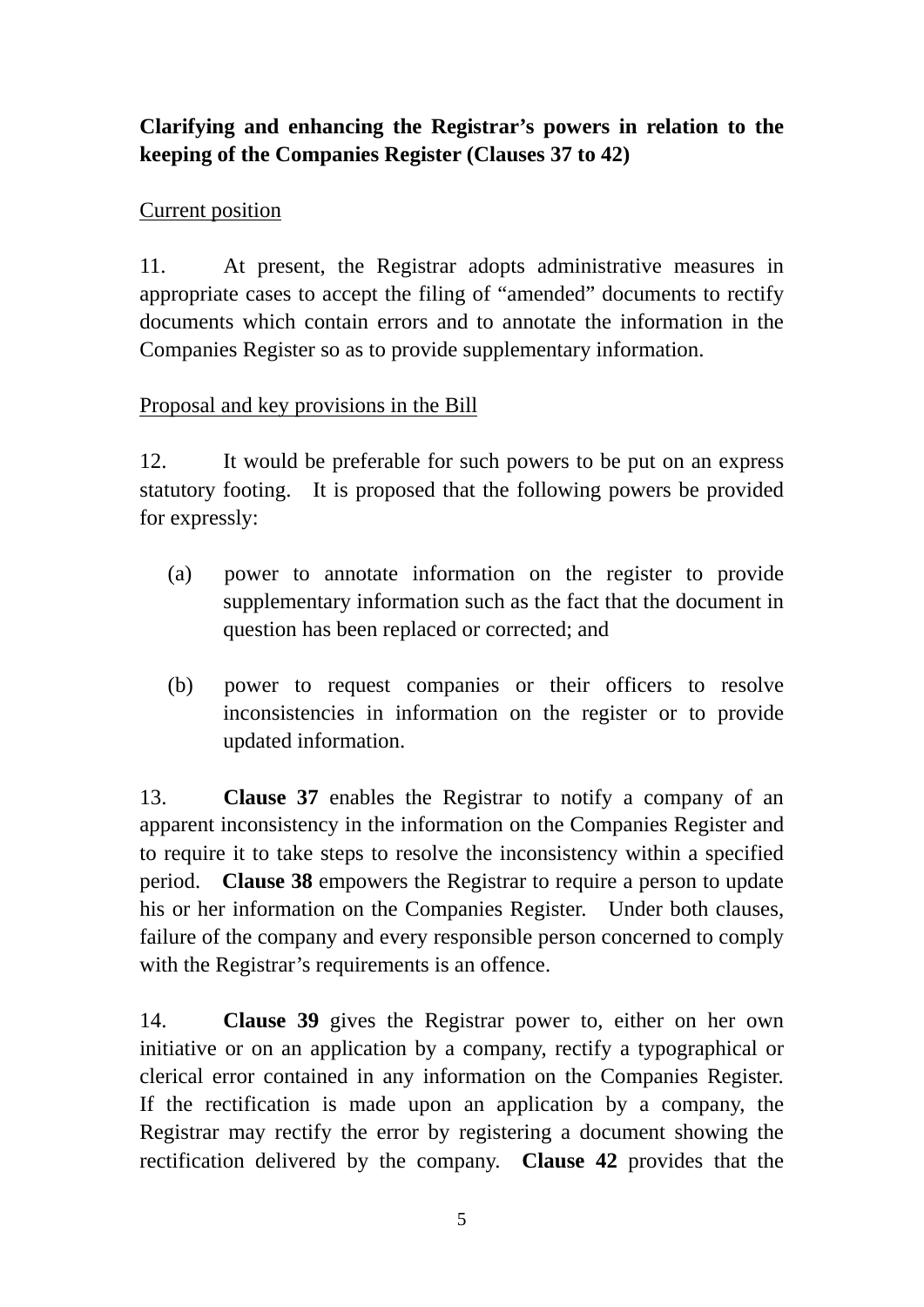Registrar may make a note in the Companies Register for the purpose of providing information in relation to such a rectification.

## Overseas experience

15. We have made reference to the relevant provisions in Australia, Singapore and the UK in formulating the proposal. The provisions on the Registrar's power to require a company to resolve inconsistencies in information on the Companies Register and to annotate the Companies Register are modelled on relevant provisions in UKCA 2006 (sections 1093 and 1081). The provisions on the power to require individuals to update information and on the power to rectify typographical and clerical errors are modelled on relevant provisions in ACA (section 1274) and the Singapore Companies Act (section 12B).

## Public consultation

16. There were no substantive comments raised on this proposal.

# **Providing expressly for removing information on the Companies Register (clause 40)**

## Current position

17. At present, there is no express provision in the CO on the court's power to order the Registrar to remove inaccurate or forged information from the Companies Register. However, it has been decided by the court that in an appropriate case, the court may direct the Registrar to remove a document from the Companies Register or to accept a document for registration<sup>1</sup>.

# Proposal and key provisions in the Bill

18. We propose to introduce an express provision to provide that the court may order the removal of any information from the Companies Register.

<sup>&</sup>lt;u>.</u> 1 See *Re Tongda Group Holdings Ltd* HCMP 1356 of 2004.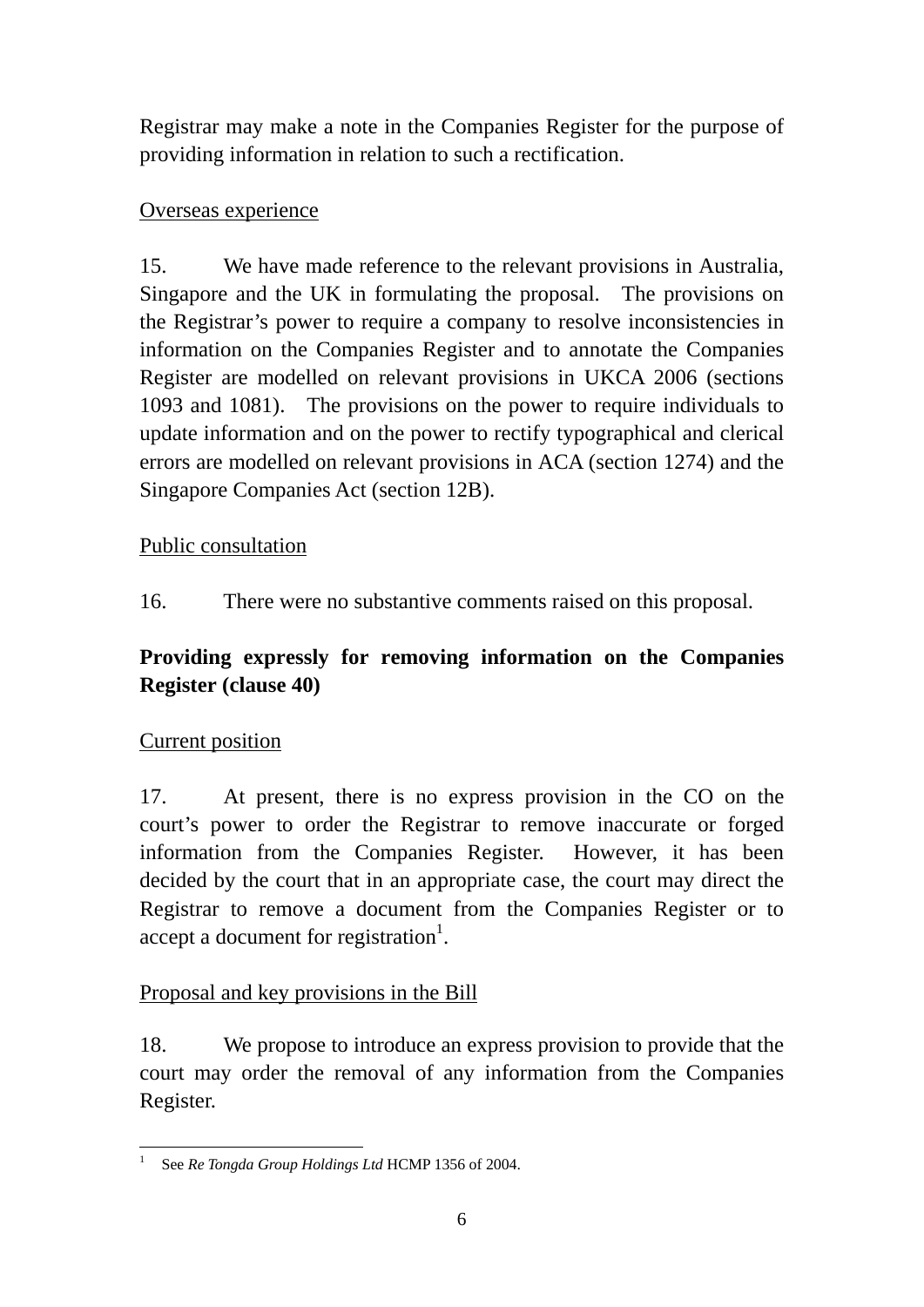19. **Clause 40** provides that the court may, on application by any person, direct the Registrar to rectify any information on the Companies Register or to remove any information from it if the court is satisfied that the information is inaccurate or forged, or derives from anything that is invalid or ineffective or that has been done without the company's authority. When making an order of removal of any information from the Companies Register, the court may make any consequential order that appears just with respect to the legal effect, if any, to be accorded to the information by virtue of its having appeared on the Companies Register.

#### Overseas experience

20. The proposal is similar to section 1096 of the UKCA 2006.

### Public consultation

21. There were no substantive comments raised on this proposal.

# **Withholding residential addresses of directors and company secretaries and full identification numbers of individuals from public inspection (Clauses 47 to 54)**

### Current position

22. At present, directors and company secretaries of companies incorporated in Hong Kong and registered non-Hong Kong companies are required by the CO to provide their residential addresses and identification numbers ("ID numbers") to the CR for incorporation and registration purposes. The ID numbers of other persons may also be required by the CO to be provided to the CR for registration purposes (e.g. the ID number of a liquidator). Such information is available on the Companies Register and can be inspected and copied by the public. There are concerns over protection of data privacy and possible misuse of personal data.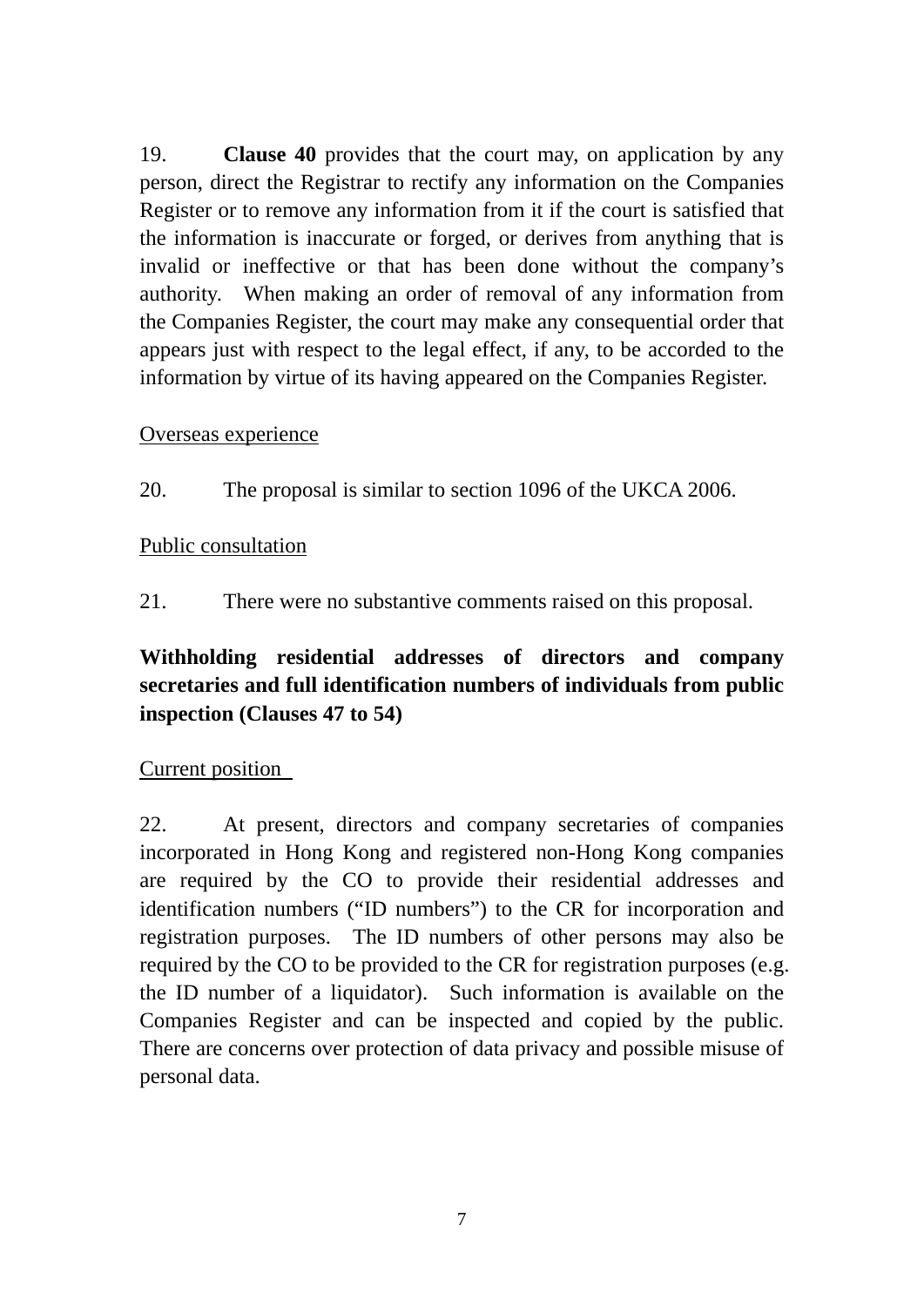## Public consultation

23. We consulted the public on the issue during the first phase consultation of the draft CB. The majority opined that directors' residential addresses should not be disclosed and certain digits of the ID numbers should be masked on the public register, mainly for reasons of privacy and risk of abuse. On the other hand, some respondents did not see any strong grounds for changing the current regime given that cases of abuse have been rare in Hong Kong. They also cited reasons that directors' residential addresses were useful for law enforcement authorities and creditors, and that full ID numbers were needed as unique identifiers of directors/company secretaries.<sup>2</sup>

## Proposal

24. While there is little evidence that the current disclosure of residential addresses on the public register has caused any major personal safety problems, we note the rising concerns over the protection of personal privacy and information as reflected in the views of the majority of respondents. We propose to introduce new provisions in Part 2 for restricting access to the residential addresses of directors and company secretaries and full ID numbers of individuals.

25. For directors, the Bill requires the provision of correspondence addresses in addition to residential addresses. Only specified public authorities and other specified persons will be allowed access to the directors' residential addresses kept on a confidential record of the CR. The directors' correspondence addresses will be shown on the Companies Register. There are similar provisions regarding the ID numbers of individuals. Certain digits in the ID numbers will be masked on the public register. Access to the full ID numbers will similarly be restricted to specified public authorities or other specified persons. We believe that the remaining digits of the ID numbers (together with the name) should be sufficient to identify individual persons. Certain

<sup>1</sup> 2 Further details of the public comments can be found in paragraphs 19 to 23 of the consultation conclusions of the first phase consultation issued on 27 August 2010, available at http://www.fstb.gov.hk/fsb/co\_rewrite/eng/pub-press/doc/ccfp\_conclusion\_e.pdf .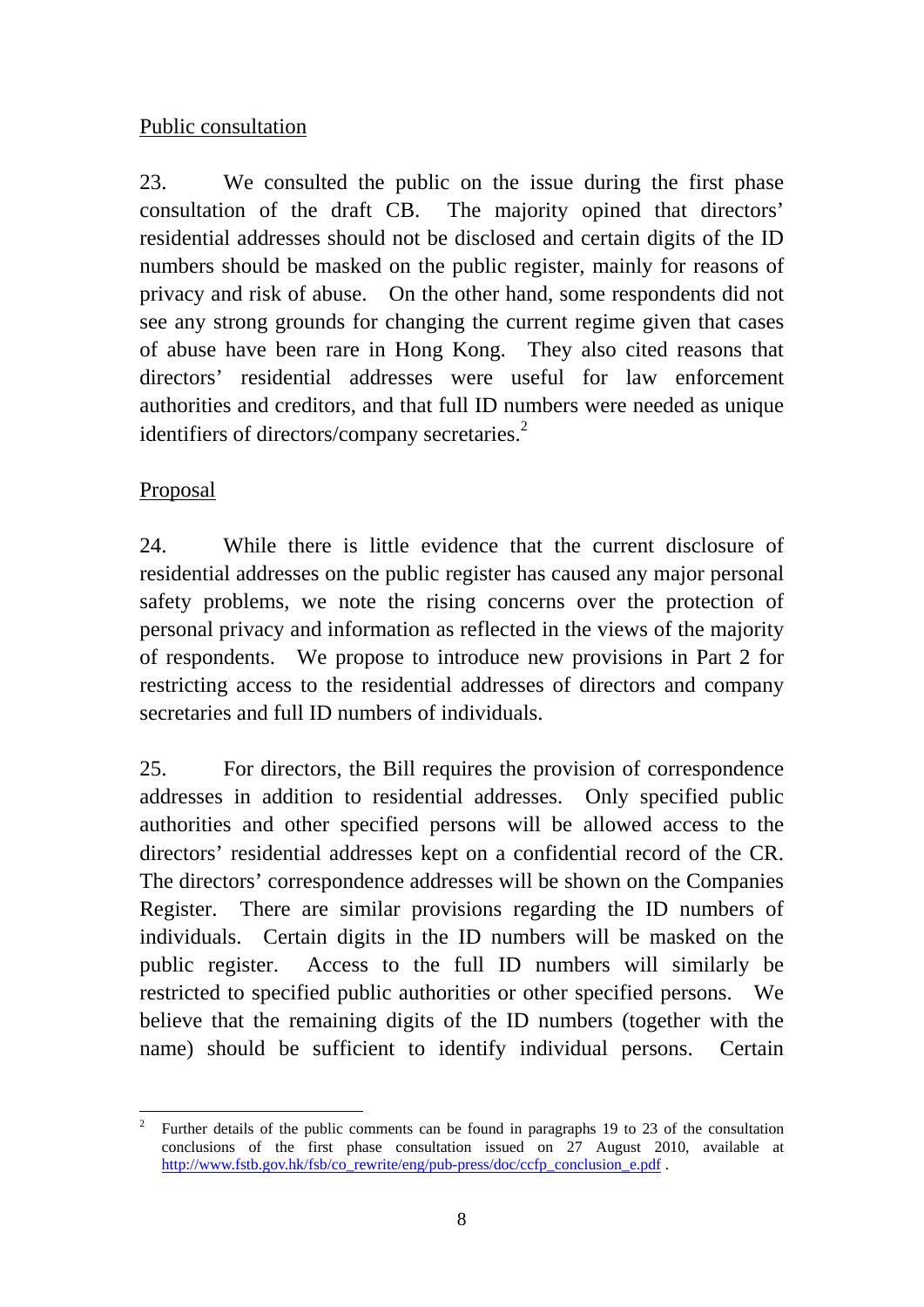related provisions are set out in Parts 3, 12 and 16 of the CB.<sup>3</sup>

26. Under the Bill, company secretaries are no longer required to disclose their residential addresses and are only required to provide correspondence addresses for incorporation and registration purposes.<sup>4</sup>

27. In view of the huge volume of existing records bearing residential addresses and ID numbers filed with the CR, the information already on the register before the commencement of the CB will only be withheld from public inspection upon application and payment of a fee.

### Key provisions in the Bill

28. **Clause 49** provides that for specified categories of documents delivered to the Registrar for registration, the Registrar must not make the directors' residential addresses contained therein available for public inspection. **Clause 49** also covers the protection of full ID numbers of all persons in a similar manner as that for directors' residential addresses.

29. **Clauses 50 and 51** provide that, in case communication with a director at the director's correspondence address is not effective, the Registrar may, after considering the representations of the director and the company concerned, put the director's residential address on the Companies Register as the director's correspondence address and thereby make it available for public inspection. The effect of the Registrar's decision of putting the director's residential address on the Companies Register will last for five years.

30. To ensure that the residential addresses of directors and the full ID numbers of individuals protected pursuant to clause 49 ("protected information") will continue to be accessible by those who have a legitimate need, **clause 53** permits the use or disclosure of the protected information by the Registrar for specified purposes:

<sup>1</sup> 3 Parts 3, 12 and 16 contain provisions which specify the addresses of directors and company secretaries to be provided in documents delivered to the Registrar for incorporation and registration purposes.<br><sup>4</sup> As company secretaries do not usually have management power of directors, they do not owe

fiduciary duties to the company in the same manner as directors and are not personally subject to legislation relating to disqualification.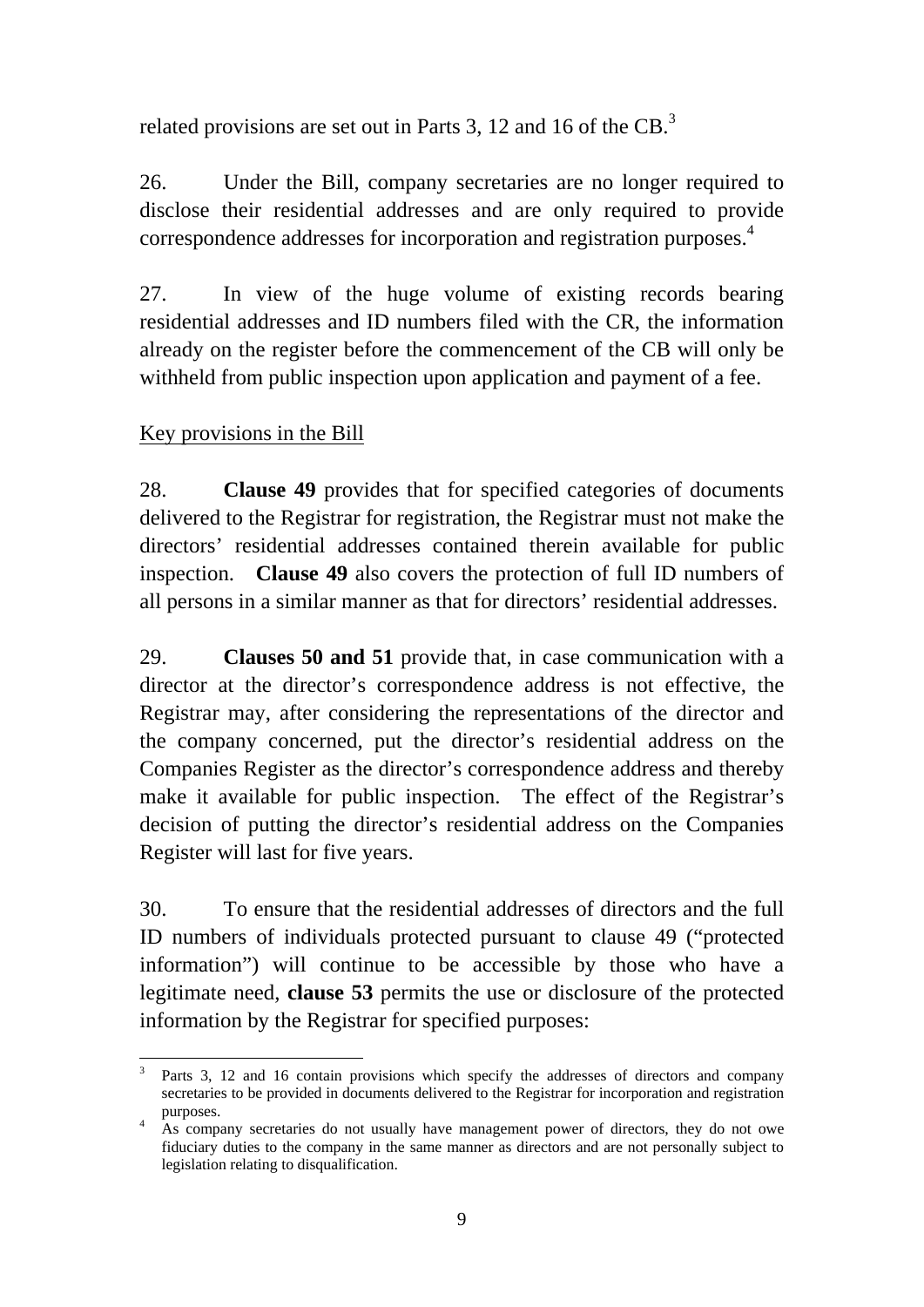- (a) for communicating with the director or individual;
- (b) for the performance of the Registrar's functions; or
- (c) for disclosure to entities prescribed by regulations made under clause 53 upon the payment of a fee. These entities would include specified public authorities (e.g. Labour Department, Police, etc.) and regulators, liquidators and provisional liquidators. The purpose is to enable these authorities/ persons to carry out their functions (e.g. law enforcement).

31. Further, **clause 54** provides that a creditor or member of the company concerned or any other person having a sufficient interest may have access to the protected information by applying to the court for an order for disclosure by the Registrar of the protected information.

32. For residential addresses of directors and company secretaries and the full ID numbers of individuals contained in existing records, **clause 47** provides that they will only be withheld from public inspection upon application in accordance with specified procedures and upon payment of a fee.

## Overseas experience

33. Our proposal broadly follows the approach for protection of directors' residential addresses in the  $UK<sup>5</sup>$ . In Australia, a director may apply to substitute his/her residential address in the public register by an alternative address, if the director or his/her family members' personal safety is at risk. $\delta$  The Australian approach appears to offer less effective protection as directors may only apply for substitution of residential addresses after the risks to personal safety are established.

<sup>1</sup> 5 See in particular sections 240 to 246 and 1088 of the UKCA 2006.

<sup>6</sup> See section 205D(2) of the Australia Corporations Act 2001 (ACA).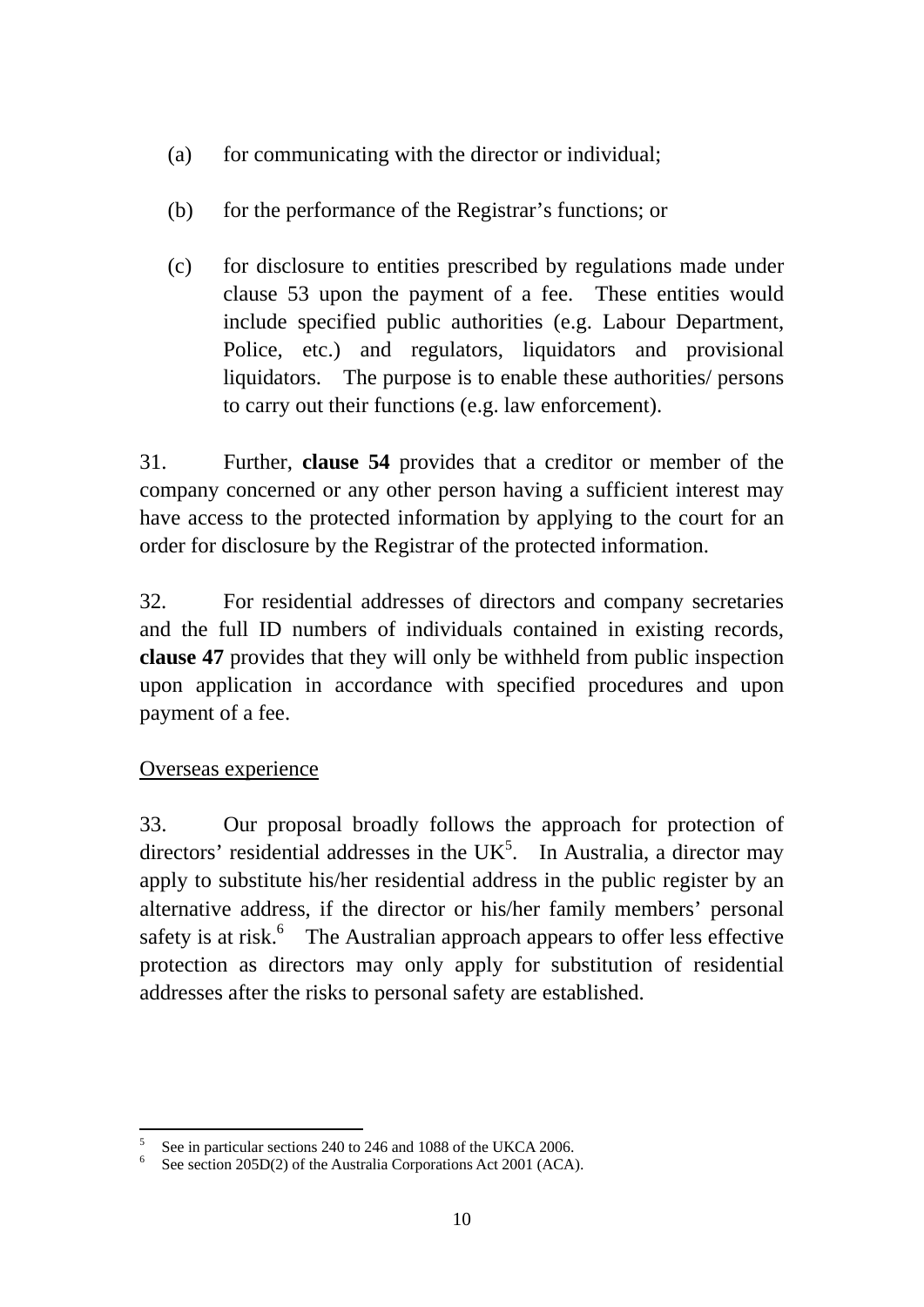## **PUBLIC COMMENTS**

34. We have consulted the public on the draft CB in two phases of public consultation held from December 2009 to March 2010 and May to August 2010 respectively. Part 2 was covered by the first phase consultation. The public comments on our major proposals are discussed above. As for the comments on other provisions in Part 2 and our response, they are set out in Appendix III to the consultation conclusions of the first phase consultation of the draft CB issued on 27August 2010.

**Financial Services and Treasury Bureau Companies Registry 11 April 2011**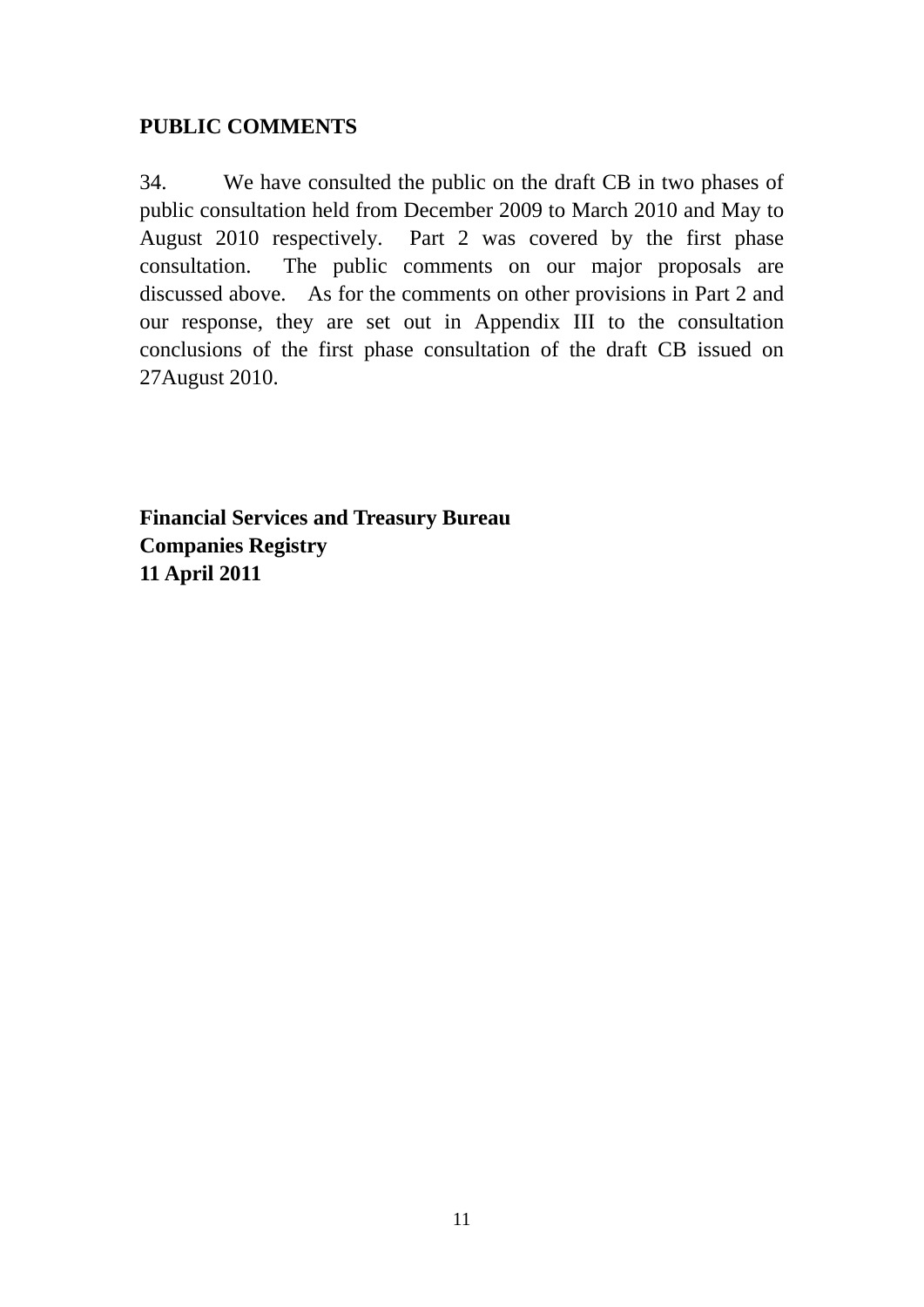#### **Annex B**

### **Bills Committee on Companies Bill**

### **Part 12 – Company Administration and Procedure**

### **INTRODUCTION**

 Part 12 (Company Administration and Procedure) of the Companies Bill ("CB") governs resolutions and meetings, keeping of registers, company records, registered offices, publication of information relating to companies and annual returns.

## **POLICY OBJECTIVES AND MAJOR PROPOSALS**

2. Part 12 contains initiatives that aim at enhancing corporate governance, facilitating business and modernising the law. The initiatives that aim at enhancing corporate governance include –

- (a) Introducing a comprehensive set of rules for proposing and passing a written resolution (paragraphs 6 to 10 );
- (b) Requiring a company to bear the expenses of circulating members' statements relating to business of, and proposed resolutions for, Annual General Meetings ("AGMs") (paragraphs 11 to 16 ); and
- (c) Reducing the threshold requirement for members to demand a poll from 10% to 5% of the total voting rights (paragraphs 17 to 20).
- 3. The initiatives that aim at facilitating business include
	- (a) Permitting a general meeting to be held at more than one location by using audio-visual technology (paragraphs 21 to 24); and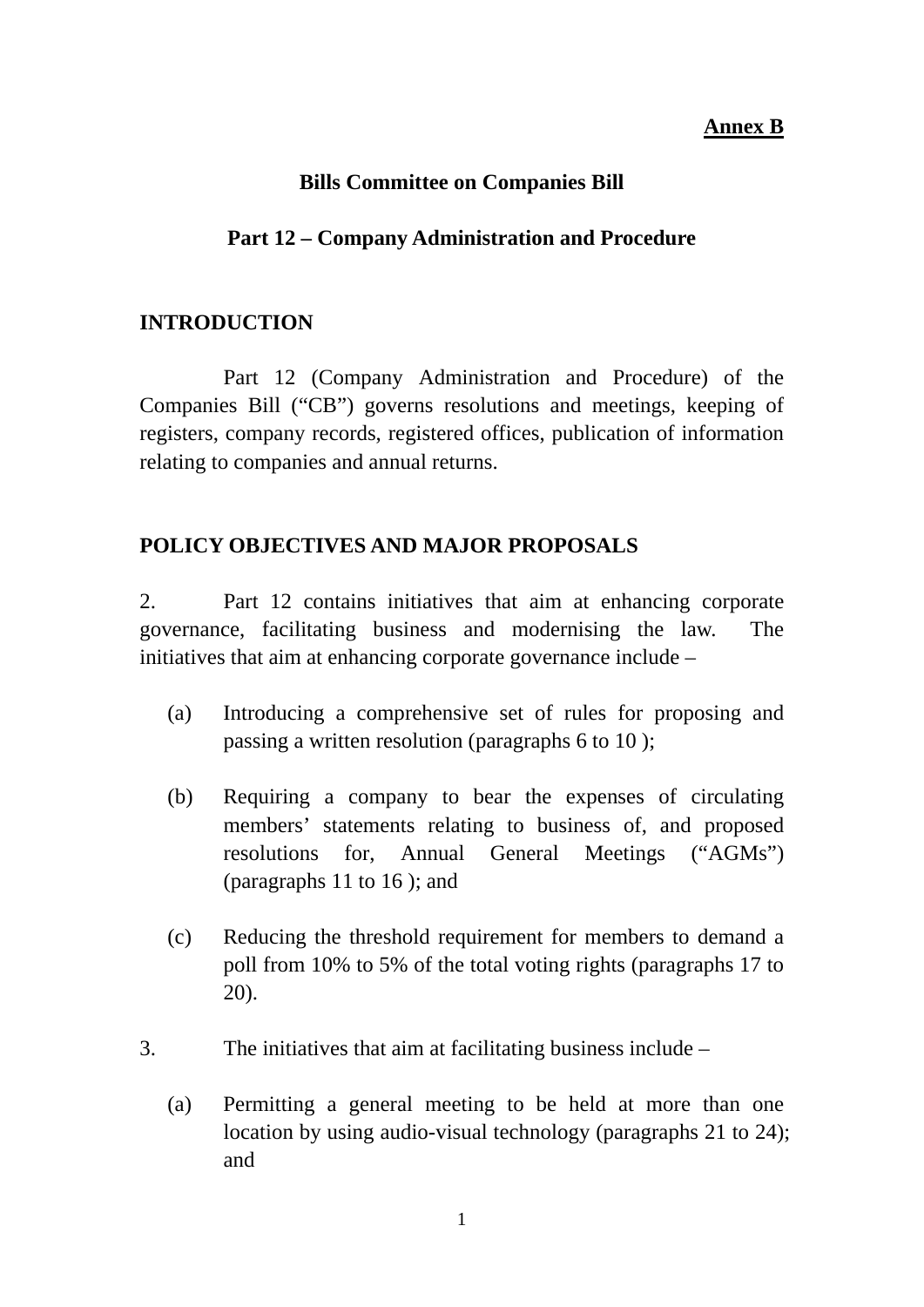- (b) Allowing companies to dispense with AGMs by unanimous shareholders' consent (paragraphs 25 to 29).
- 4. The initiatives that aim at modernising the law include
	- (a) Clarifying the rights and obligations of proxies and enhancing the right to appoint proxies (paragraphs 30 to 33);
	- (b) Providing that the court must refuse to compel compliance with a request for inspection or a copy of the register of members, directors or company secretaries if the right is being abused (paragraphs 34 to 37); and
	- (c) Empowering the Financial Secretary ("FS") to make regulations to require a company to display its name and related information in certain locations and to state prescribed information in documents or communications (paragraphs 38 to 42).

5. The details of the major proposals in Part 12 are set out in paragraphs 6 to 42 below.

# **Introducing a comprehensive set of rules for proposing and passing a written resolution (clauses 538 to 551)**

### Current position

6. Section 116B of the Companies Ordinance ("CO") provides that anything which may be done by a company by resolution in a general meeting may be done, without a meeting and without any previous notice, by a resolution signed by all members of a company. There is widespread use of such written resolutions, especially by small and medium-sized enterprises ("SMEs"), for their decision-making process. However, there are no established statutory rules for proposing and passing a written resolution, for example, who may propose a written resolution, and how a written resolution is to be circulated among the members.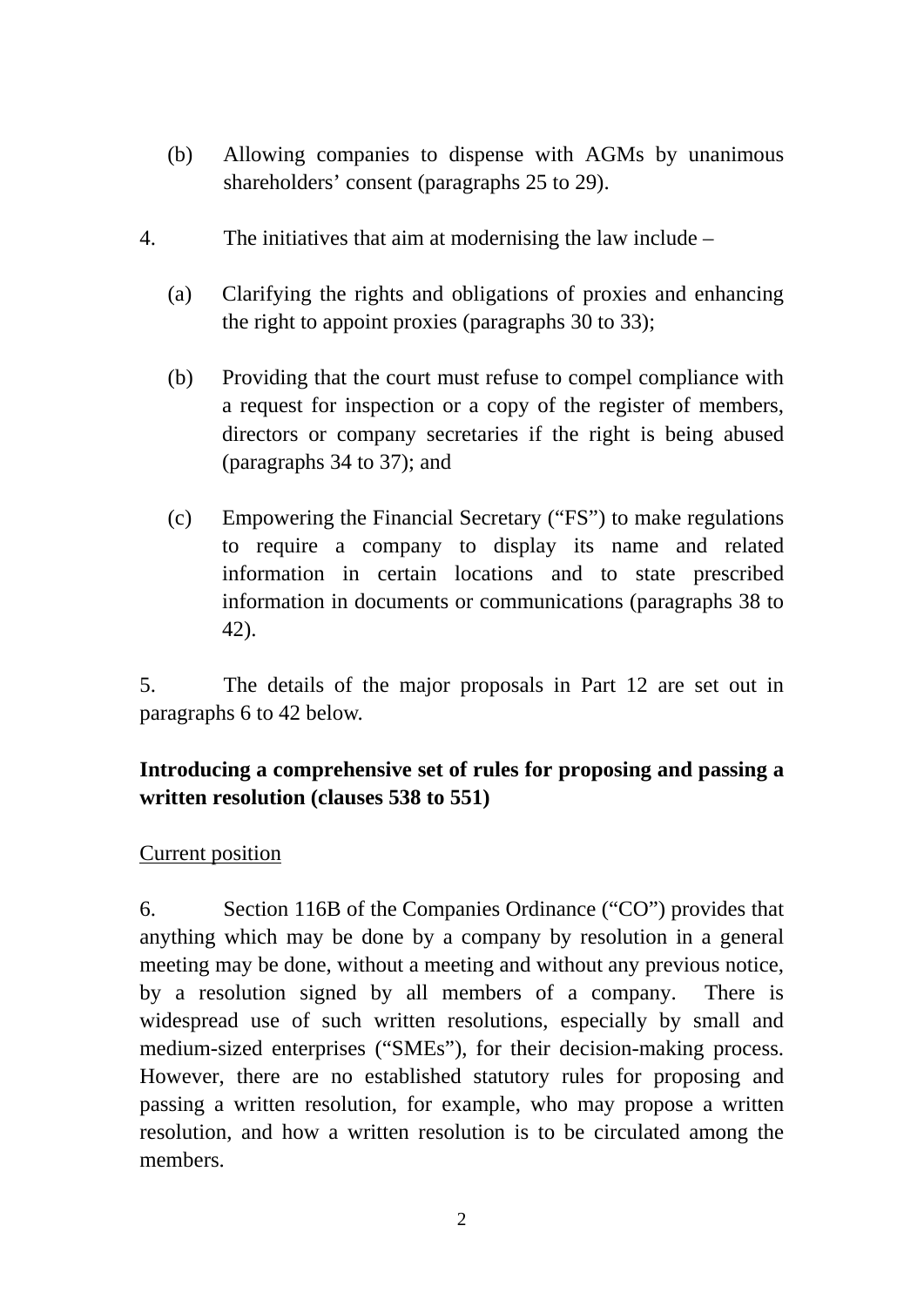## Proposal and key provisions in the Bill

7. **Subdivision 2 of Division 1 of Part 12** provides for the procedures for proposing, passing and recording written resolutions. **Clause 539** provides that the directors of a company or the members of a company representing not less than 2.5% of the total voting rights or a lower percentage specified in the company's articles may propose a resolution as a written resolution. In addition, members of the company who propose the resolution may also require the company to circulate with the resolution a statement of not more than 1 000 words on the subject matter of the resolution (**clause 541**). Once a written resolution is proposed, the company has a duty to circulate the resolution to every member for agreement. The circulation may be effected by sending the copies in hard copy form or electronic form or by making the copies available on a website (**clauses 542 and 543**). It is proposed that the period for agreeing to the proposed written resolution be 28 days or such period as specified in the company's articles (**clause 548**). Members may signify their agreement to a proposed written resolution and send it back to the company either in hard copy or electronic form (**clause 546**). If a resolution is passed as a written resolution, the company must send a copy of the written resolution to all members and the auditor within 15 days (**clause 549**).

8. The new procedures facilitate the use of written resolutions for decision-making, which is often more expeditious and less costly than passing a resolution in a general meeting. The procedures will not replace the common law doctrine of unanimous consent or so-called *Duomatic* principle<sup>1</sup> that, if all the members of a company actually agree on a particular decision which can be made at a general meeting, the decision is binding and effective without a meeting (**clause 537(3)** which restates the current law). In addition, a company's articles may also set out alternative procedures for passing a resolution without a meeting, provided that the resolution has been agreed by the members unanimously (**clause 551**).

 1 See *Re Duomatic Ltd* [1969] 2 Ch 365.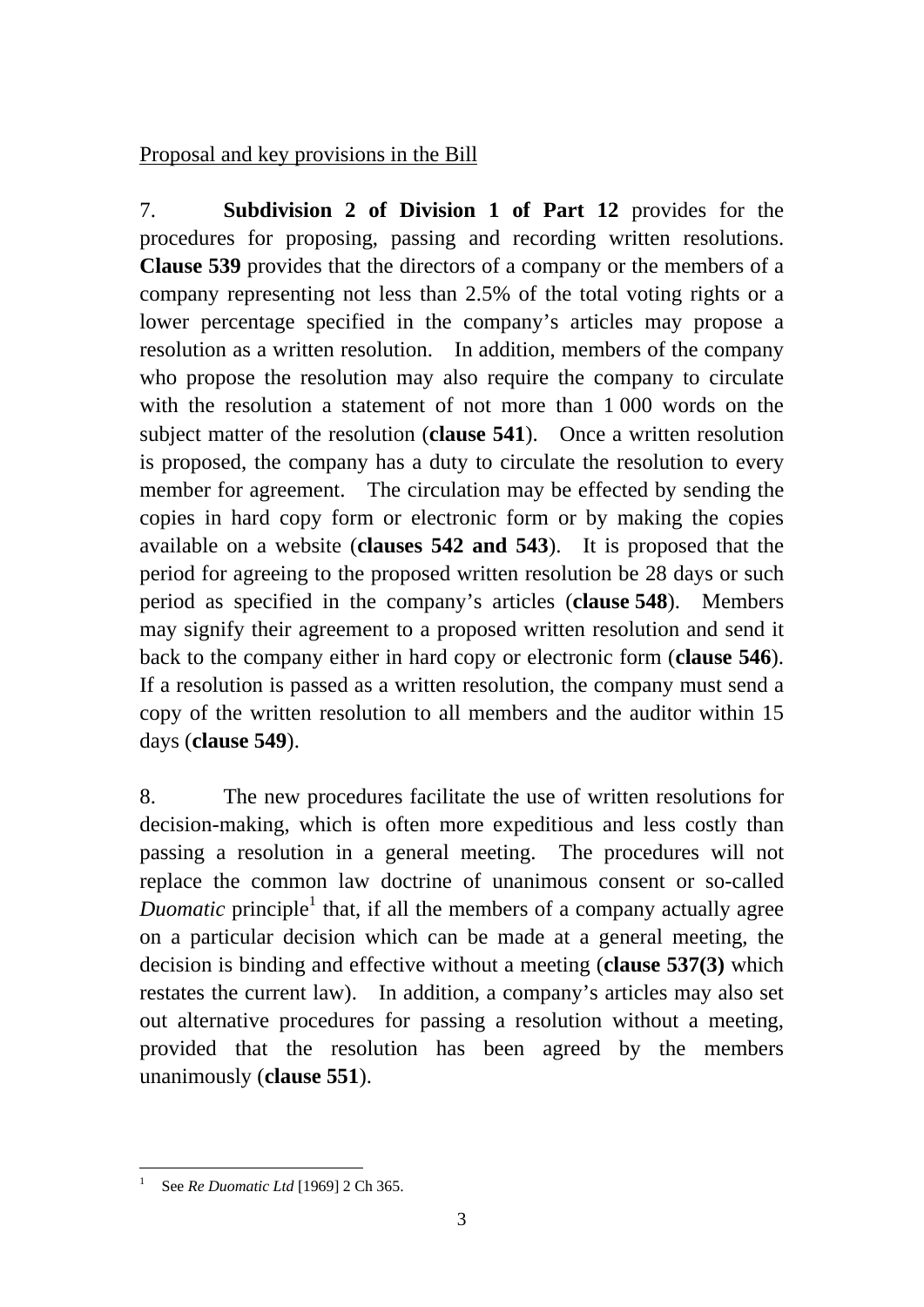### Overseas experience

9. The majority of the provisions are modelled on provisions in the United Kingdom Companies Act 2006 ("UKCA 2006") (chapter 2 of part 13, and section 502). The provision imposing a duty on a company to notify members and the auditor when a written resolution has been passed (clause 549) is modelled on section 184E of the Singapore Companies Act ("SCA").

## Public consultation

10. One respondent commented that the requirement for a company to send to its auditors every written resolution passed would create unnecessary administrative burden for both the company itself and the auditors. It was argued that as a company was already required to maintain all resolutions in its book of minutes, subsequent inspection by the auditors during their audit work should suffice. However, we are of the view that auditors should be kept informed of all written resolutions. In fact, a similar requirement already exists in section 116BA of the CO. The proposal should not create significant additional burden on companies.

# **Requiring a company to bear the expenses of circulating members' statements relating to business of, and proposed resolutions for AGMs (clauses 570 to 572, 605 and 606)**

## Current position

11. Section 115A of the CO enables members representing at least 2.5% of the total voting rights of a company or 50 or more members who have paid up an average sum of not less than \$2,000 per member, to request the company to circulate a proposed resolution for the next AGM or a statement of not more than 1 000 words relating to any proposed resolution or business to be dealt with at any general meeting. Under section 115A(1), members making the requisition need to bear the expenses unless the company resolves otherwise. This may hinder minority shareholders from making such requisition.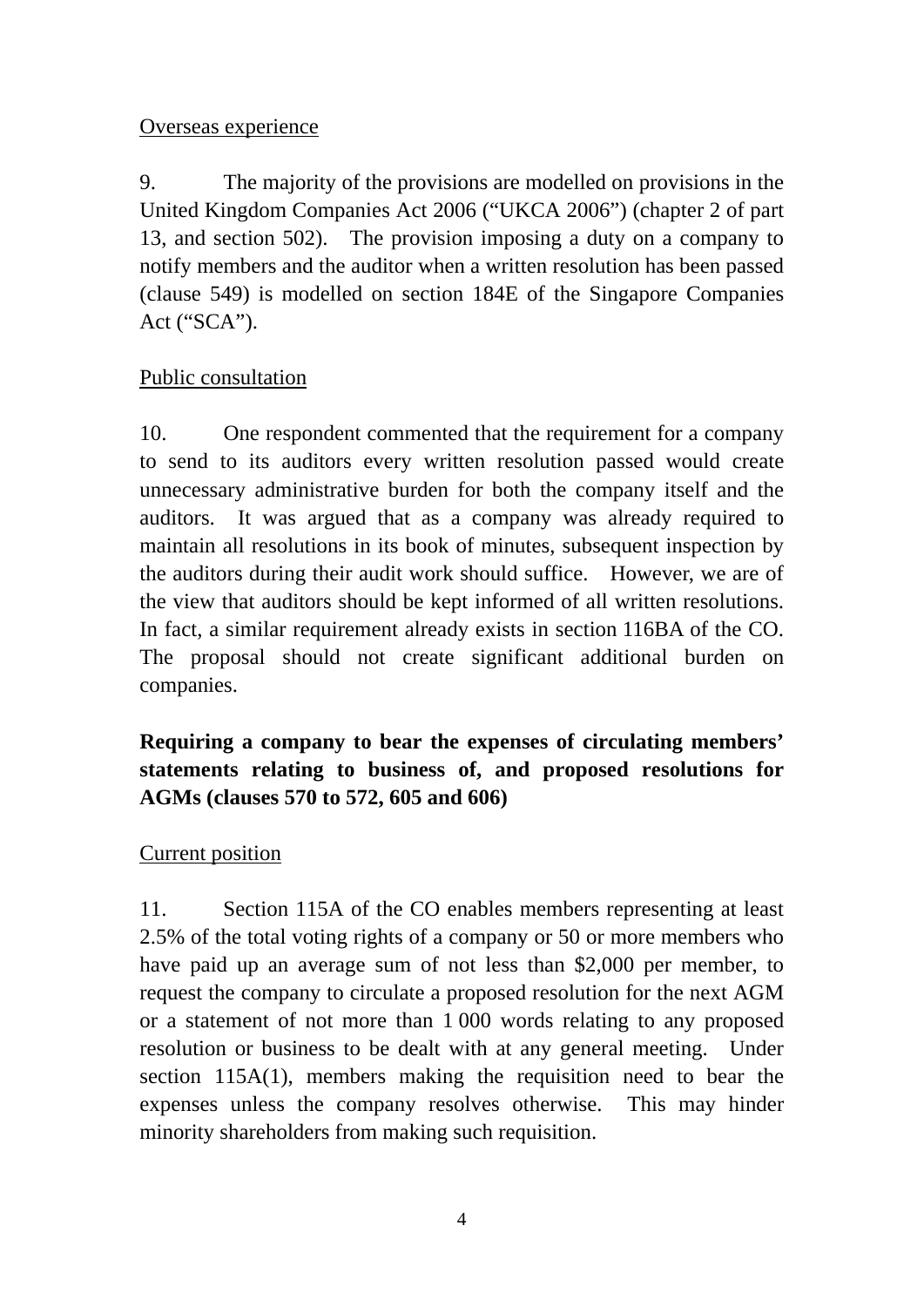## Proposal and key provisions in the Bill

12. To enhance the right of minority shareholders, we propose that the expenses of circulating members' proposed resolutions for AGMs, and members' statements relating to the proposed resolution or other business to be dealt with at AGMs will be borne by the company, if such documents are received in time for sending with the notice of the meeting.

13. **Clause 570** provides members a power to request circulation of statements concerning the business to be dealt with at general meetings along the lines of section 115A of the CO. **Clause 571** imposes a duty on the company to circulate members' statements in the same manner as the notice of meeting. Under **clause 572**, if the meeting concerned is an AGM and a members' statement is received in time for sending with the notice of the meeting, the expenses will be borne by the company. Otherwise, the expenses will be paid by the members concerned.

14. **Clauses 605** and **606** contain similar provisions in respect of members' proposed resolutions for AGMs. A circulation request must be received by the company not later than 6 weeks before the AGM, or if later, before the time at which notice of meeting is given. The company is obliged to circulate the resolution at the company's expense, which is a new requirement.

### Overseas experience

15. The proposal to require the company to bear the expenses for circulating members' statements and proposed resolutions is in line with sections 316 and 339 of the UKCA 2006.

### Public consultation

16. There was a concern over exempting the requesting shareholders from bearing the expenses of circulating members' statements relating to business of, and proposed resolutions for, AGMs. It was suggested that the requesting shareholder should bear 50% of the relevant expenses. In this regard, we do not consider it appropriate to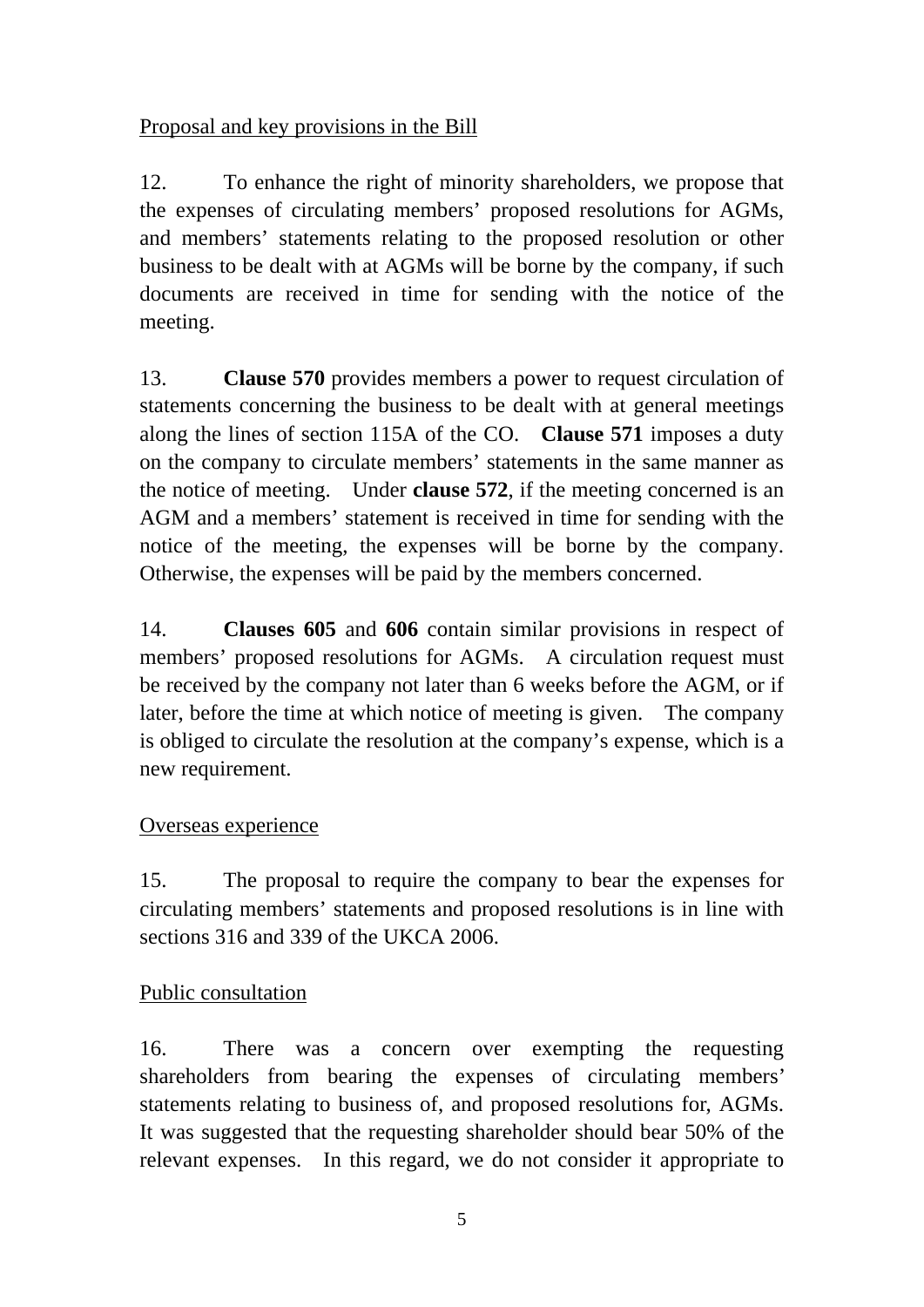require members to bear any of the expenses of circulating their statements and proposed resolutions if such documents are received in time for sending with the notice of the meeting. There are already safeguards in the Bill to prevent abuse, including the threshold for circulation of members' statements in clause 570 and the mechanism in clause 573.

## **Reducing the threshold requirement for members to demand a poll from 10% to 5% of the total voting rights (clause 581)**

### Current position

17. Under section 114D of the CO, members have the right to demand a poll and such a right cannot be excluded by the articles. It may be exercised on any question, except the election of the chairman of the meeting or the adjournment of the meeting, if the demand is made  $by -$ 

- (a) not less than 5 members having the right to vote at the meeting;
- (b) members representing not less than 10% of the total voting rights; or
- (c) members holding not less than 10% of the total paid up share capital of the company carrying the right to vote at the meeting.

A proxy has the same right as the member for whom he is proxy to join in demanding a poll.

### Proposal and key provision in the Bill

18. In line with the provision in section 113 of the CO that shareholders holding not less than 5% of the voting rights are able to requisition an extraordinary general meeting, the threshold requirement for demanding a poll is lowered from 10% to 5% of the total voting rights under **clause 581**.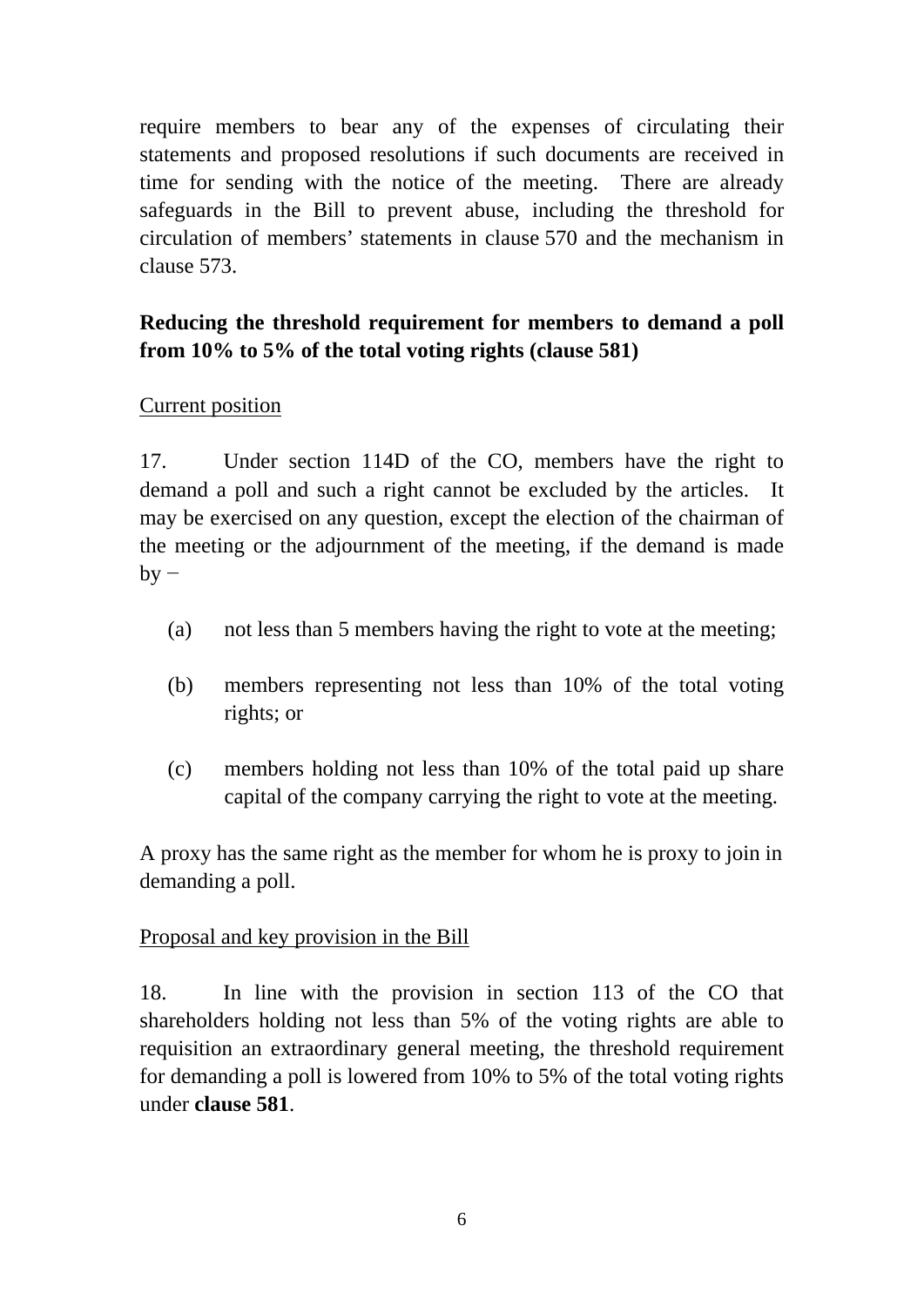### Overseas experience

19. The threshold for demanding a poll is 10% of the total voting rights in the UK (section 321(2)(b) of UKCA 2006) and in Singapore (section  $178(1)(b)(ii)$  of SCA). In Australia, it is 5% of members' votes (section 250L(1) of the Australian Corporation Act 2001 ("ACA")). We are of the view that our proposal to lower the threshold from 10% to 5% would facilitate members' participation in companies' business and hence enhance corporate governance.

## Public consultation

20. There were no substantive comments raised on this proposal.

# **Permitting a general meeting to be held at more than one location by using audio-visual technology (clause 574)**

## Current position

21. With the development of electronic communications, it is not uncommon for a company to hold its general meeting at two or more venues with audio-visual links. However, the CO does not have express provision permitting a general meeting to be held at two or more places.

## Proposal and key provision in the Bill

22. To keep up with technological development and subject to any provision of the company's articles, **clause 574** permits a company to hold a general meeting at two or more places using any audio-visual technology that enables the members of the company to exercise their right to speak and vote at the meeting. A company may set out rules and procedures for holding a dispersed meeting.

## Overseas experience

23. The provision is modeled on 249S of the ACA. There is a provision to similar effect in the UK Companies (Shareholders' Rights) Regulations 2009 (regulation 8).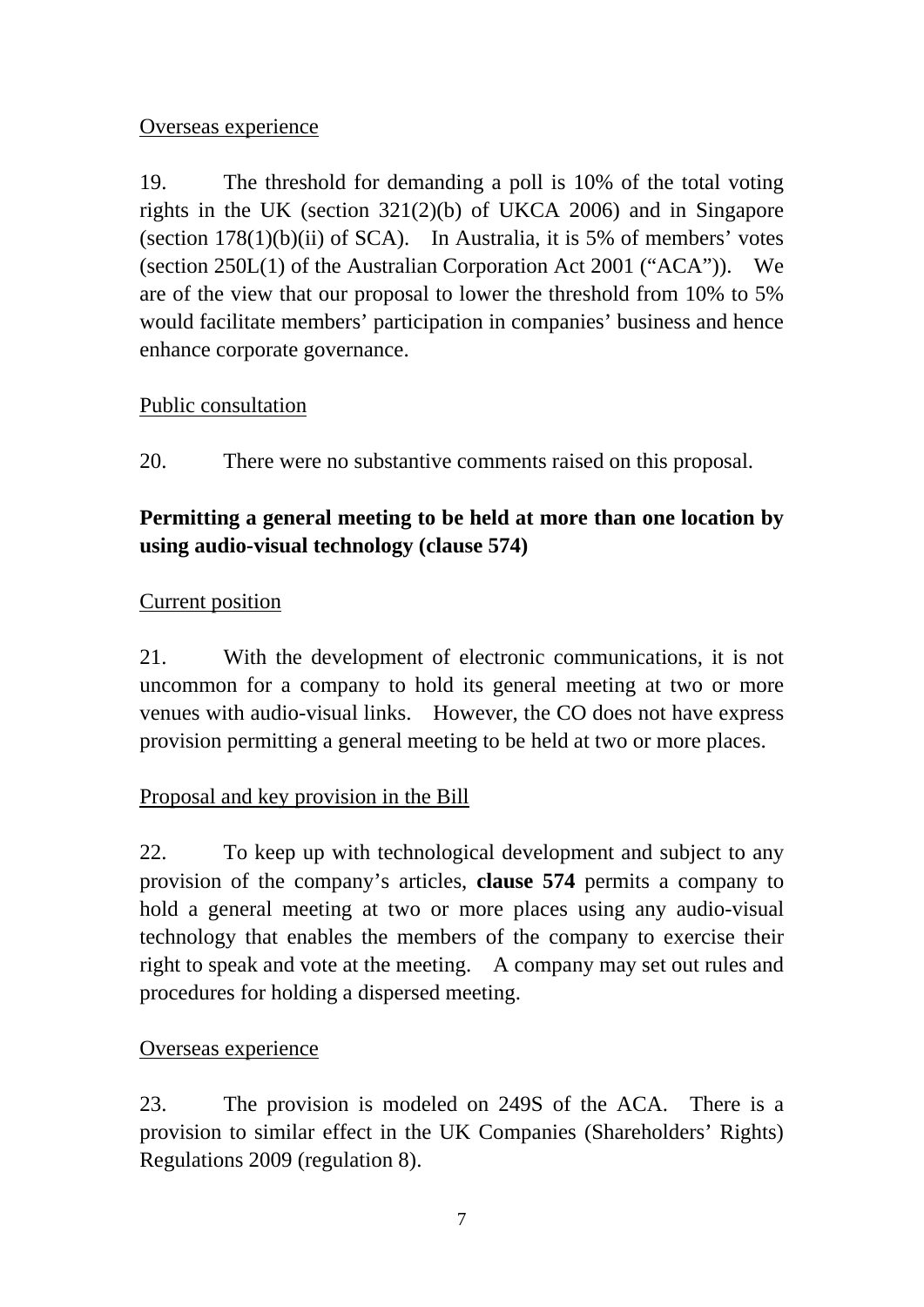### Public consultation

24. There were no substantive comments raised on this proposal.

# **Allowing companies to dispense with AGMs by unanimous shareholders' consent (clauses 602 to 604)**

## Current position

25. Every company is required to hold AGMs under section 111 of the CO. A company may however dispense with holding AGMs if everything that is required or intended to be done at the meeting is done by written resolutions in accordance with section 116B of the CO, and a copy of each of the documents (including any accounts or records) which under the CO would be required to be laid before the meeting is provided to each member of the company (section  $111(6)$ ). For many private companies, the obligation to hold AGMs could be redundant and potentially burdensome.

## Proposal and key provisions in the Bill

26. To simplify the decision-making process, **clause 603** allows a company to dispense with the requirement for holding of AGMs by passing a written resolution or a resolution at a general meeting by all members. After passing such a resolution, the company will no longer be required to hold any subsequent AGMs. However, the financial statements and reports originally required to be laid before an AGM will still need to be sent to the members under **clause 421(3)** of Part 9. Also any member may request the company to convene an AGM for a particular year. The company may revoke the resolution by passing an ordinary resolution to that effect, in which case, the company will be required to hold subsequent AGMs. For a single member company, **clause 602(2)(a)** provides that such a company is not required to hold an AGM at all.

27. In practice, it is unlikely for a public or a guarantee company to dispense with holding an AGM by unanimous members' consent but the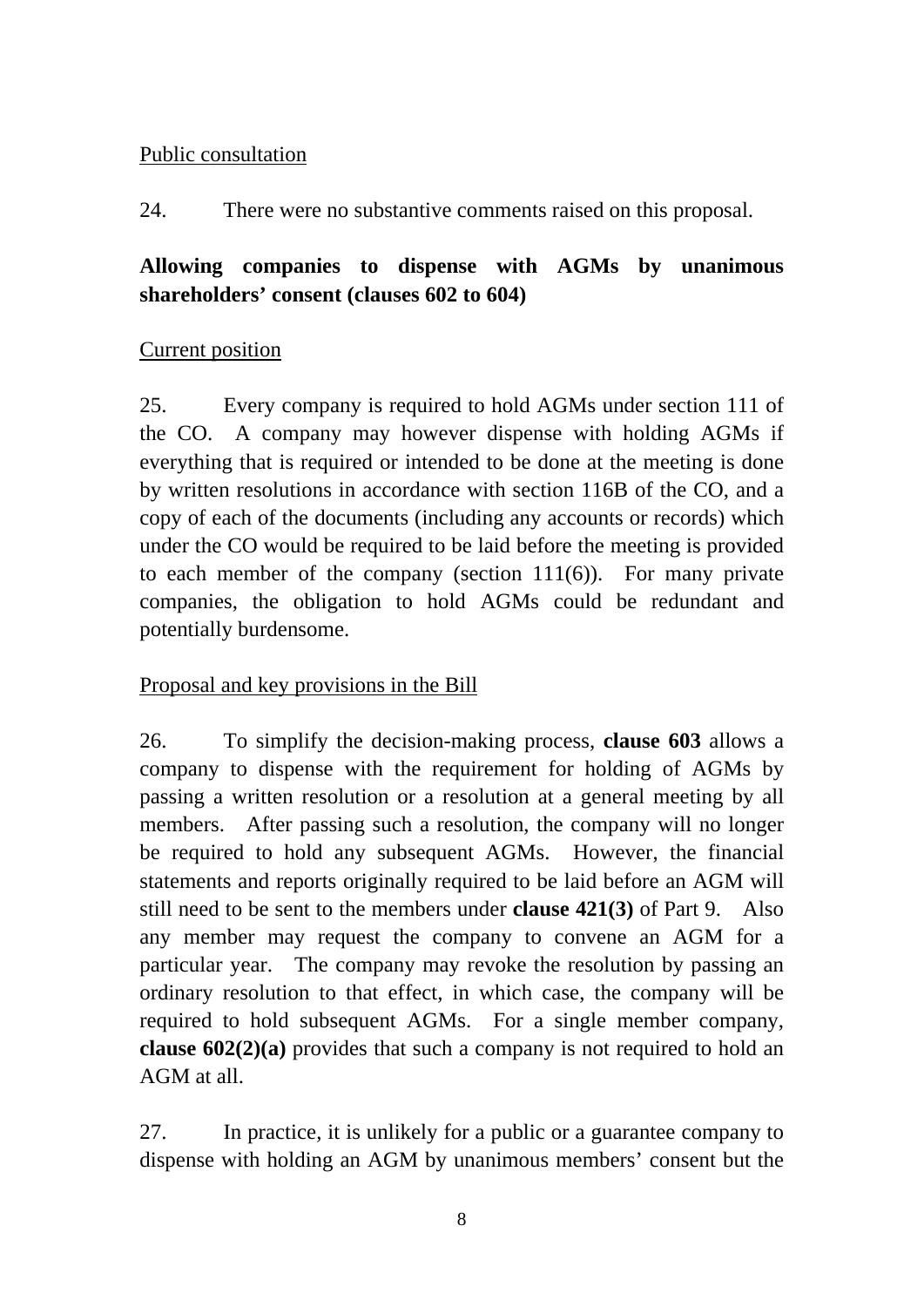possibility could not be ruled out. The written resolution procedure under section 111(6) of the CO is therefore retained in **clause 602(1)** in case a company might wish to dispense with an AGM on a specific occasion by a written resolution. This provision also provides flexibility for private companies which do not wish to dispense with AGMs indefinitely under clause 603.

#### Overseas experience

28. Our proposal is in line with section 175A of the SCA. In the UK, the requirement for private companies to hold AGMs has been abolished while public companies are required to hold AGMs without power to dispense with the requirement. We have not adopted the UK approach as we see merit in retaining AGMs as a default rule. Our proposal seeks to provide flexibility for companies to dispense with AGMs provided that there is unanimous consent among members.

#### Public consultation

29. There were some concerns that dispensation of AGMs might work against good corporate governance. On the other hand, a respondent suggested that unanimous consent should be replaced by consent of members representing 75% of the total voting rights with no member objecting. In this regard, we consider that our proposal has struck a reasonable balance. To prevent abuse, dispensation would require members' unanimous consent, in line with the threshold for passing written resolutions. An AGM will be convened if any member so requested. Also financial statements and reports will still need to be circulated to members if AGMs are not held.

## **Clarifying the rights and obligations of proxies and enhancing the right to appoint proxies (clauses 578, 581, 586, 592 to 595)**

#### Current position

30. The system of proxy voting helps ensure that the views of members who are unable to attend a meeting in person will still be voiced and considered. There are a number of limitations in the current CO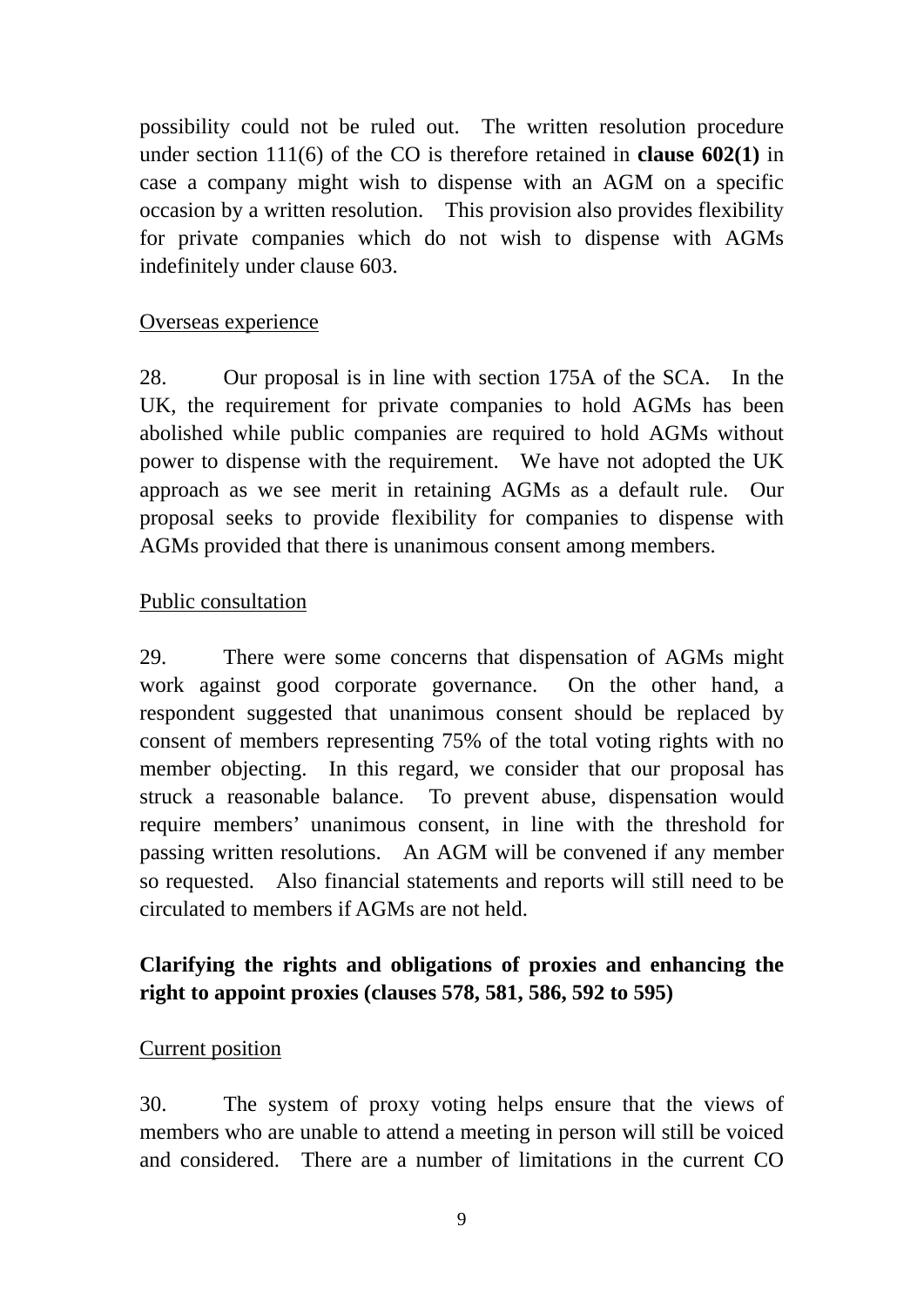provisions concerning proxies −

- (a) unless the articles otherwise provide, a proxy is not entitled to vote on a show of hands (section  $114C(1A)(a)$ );
- (b) there is no statutory provision expressly providing that a proxy may be elected as a chairman of a meeting;
- (c) there is no requirement for a proxy to vote on a poll according to the terms of appointment;
- (d) there is no express provision for the revocation of the appointment of a proxy if the appointor attends and votes at the meeting;
- (e) members of companies limited by guarantee may have a right to appoint a proxy only if it is provided in the company's articles (section  $114C(1A)$ ). It is noted that some guarantee companies may wish to exclude non-members from attending their meetings and from being appointed as proxies; and
- (f) unless the articles otherwise provide, the number of proxies that may be appointed by a shareholder to attend on the same occasion is limited to two (section  $114C(2)$ ). Such a default cap on the maximum number of proxies that a shareholder may appoint on the same occasion is considered to be unnecessarily restrictive.

### Proposal and key provisions in the Bill

31. Part 12 clarifies the rights and obligations of a proxy in the following manner −

(a) **Clause 586(1)** provides that a proxy may exercise all or any of the member's rights to attend and to speak and vote at a general meeting (i.e. including voting on a show of hands (multiple proxies excepted) and **clause 581(3)** authorises a proxy to demand a poll;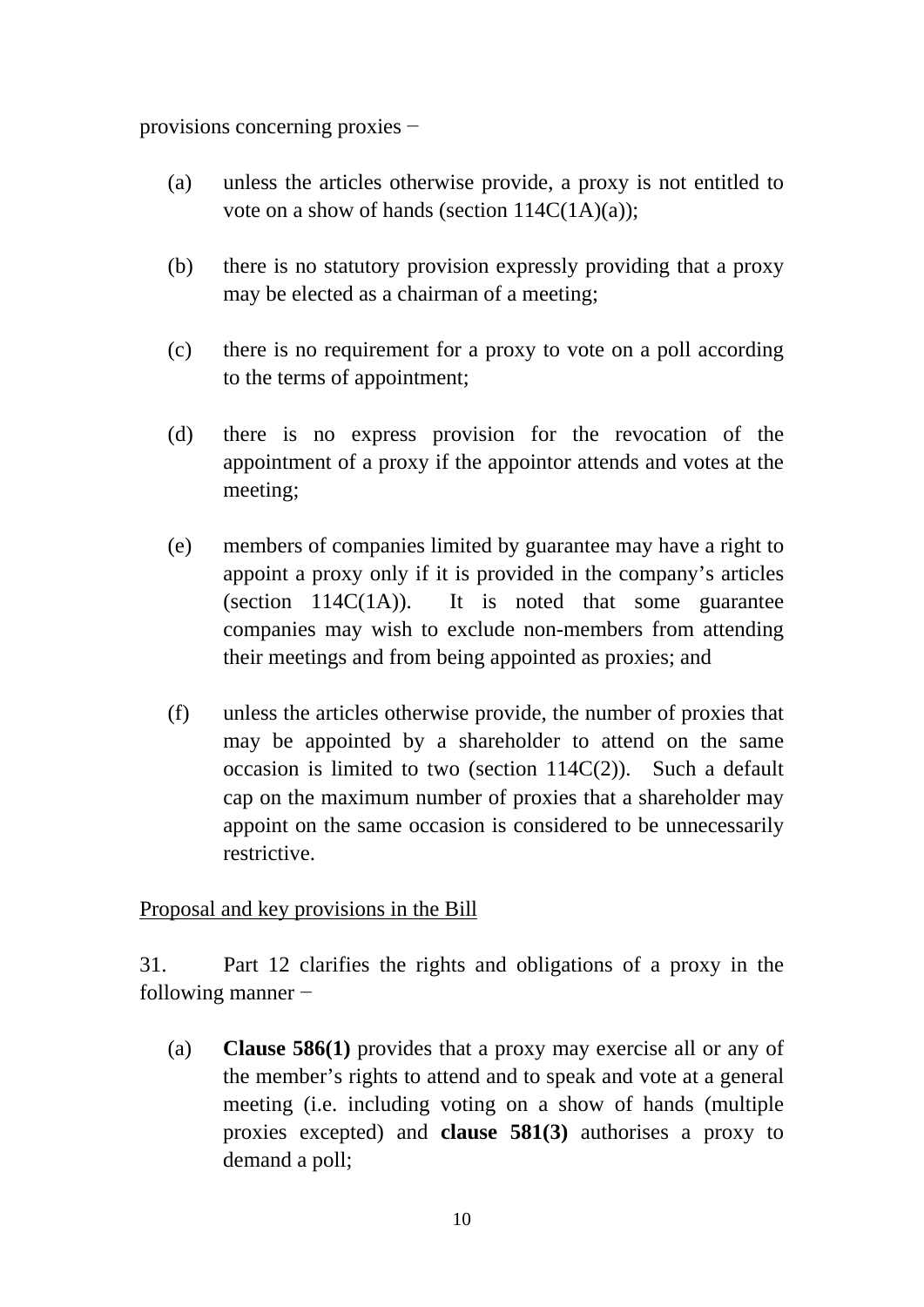- (b) **Clause 592** expressly provides that a proxy may be elected as the chairperson of the general meeting, subject to any provisions of the company's articles;
- (c) Where a proxy put forward by a company is appointed by a member to be his proxy, **clause 593(2)** requires the proxy to vote in the way specified in the appointment of the proxy. This is to overcome the possibility of a shareholder being disenfranchised by a person, who is put forward by the board as a proxy, deliberately failing to vote in accordance with the shareholder's instructions;
- (d) **Clause 595(1)** provides that the appointment of a proxy will be revoked if the appointor attends in person and votes at the meeting;
- (e) **Clause 586** provides that a member of a company is entitled to appoint a proxy and **clause 586(2)** provides that a company limited by guarantee may confine proxies to members of the company in its articles; and
- (f) **Clause 586(3)** allows multiple proxies without imposing any cap on the number of proxies that may be appointed. Multiple proxies can only vote on a poll. They are not entitled to vote on a show of hands because it would go against the basis upon which the show of hands mechanism was premised, thus distorting the result (**clause 578(2)**).

#### Overseas experience

32. The provisions giving effect to the above proposals are largely modeled on sections 324, 328 and 329 of the UKCA 2006. The provision requiring a company-sponsored proxy to vote in the way specified in the appointment of the proxy is modeled on section 250A of ACA. The provision on the revocation of proxy when the appointor attends and votes at the meeting is a codification of the common law position.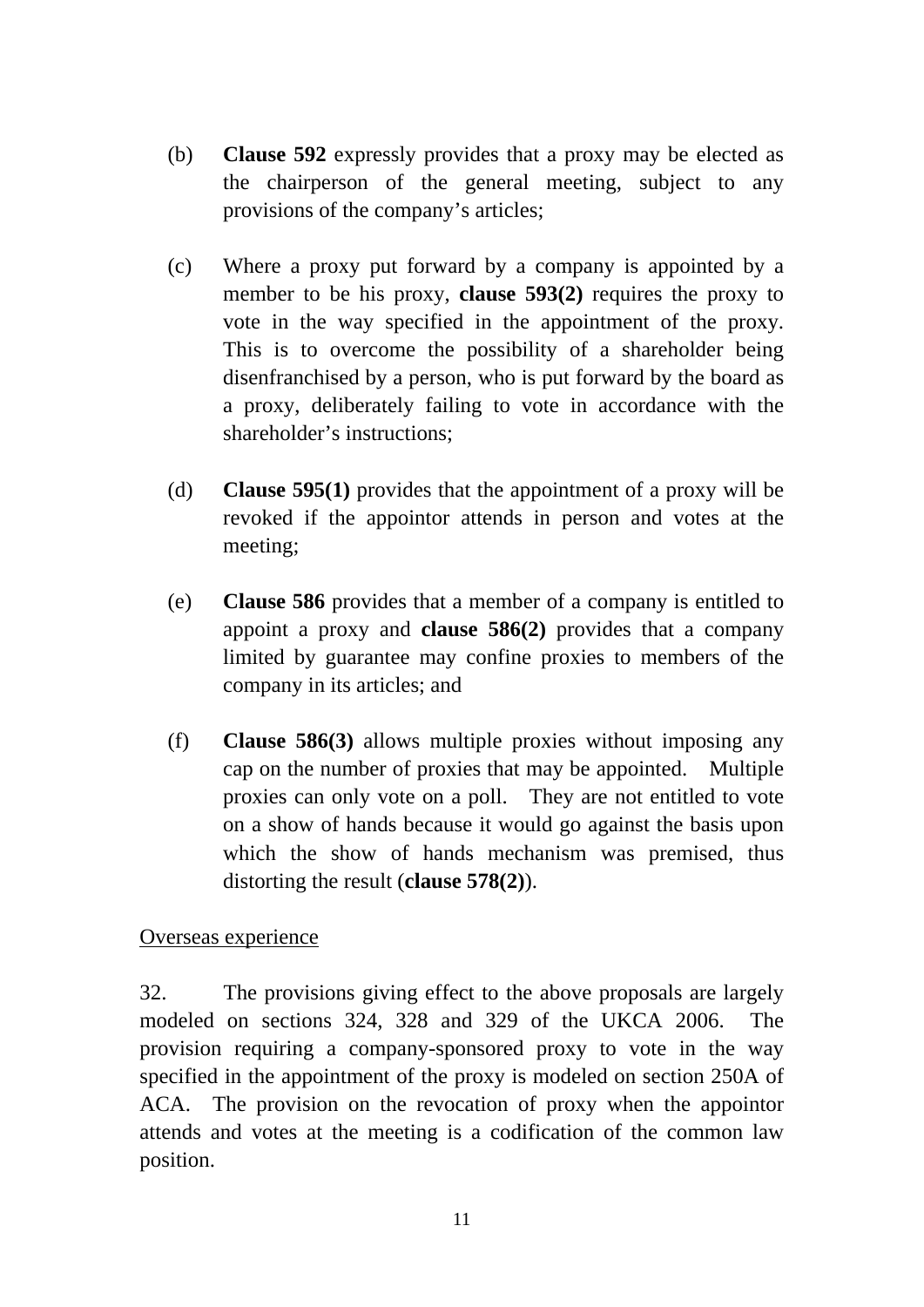## Public consultation

33. There was concern about the proposal to allow multiple proxies, which may increase the cost of AGMs. It was suggested that the provision about multiple proxies should be made subject to the articles of association of a company. Nevertheless, we prefer retaining our proposal which is recommended by the Standing Committee on Company Law Reform ("SCCLR") and which helps pave the way for scripless holding and voting by beneficial owners.

**Clarifying that the court must refuse to compel compliance with a request for inspection or a copy of the register of members, directors or company secretaries if the right is being abused (clauses 621(8), 633(7), 640(7) and 648(4)(e))** 

# Current position

34. Under section 98(1) of the CO, the register of members of a company and the index of members' names are open to inspection by any member without charge and by any other person on a payment of a fee. Upon receipt of a request for a copy of the register of members, the company must send the copy within 10 days after the date on which the request is received. In a recent court case<sup>2</sup>, the court held that it had discretion not to make an order under section 98(4) of the CO to compel inspection or production if it considered that the purposes of the request amounted to abuse.

## Proposal and key provisions in the Bill

35. For the sake of clarity, **clause 621(8)** expressly states that the court must not make an order directing a company to provide a copy of the register of members or index of members' names to the person requesting it, if it is satisfied that the right to request the copy is being abused. There are similar provisions in respect of the register of directors and the register of company secretaries (**clauses 633(7) and 640(7)**). The court's obligation not to direct inspection of company

 2 *The Democratic Party v The Secretary for Justice* [2007]2 HKLRD 804.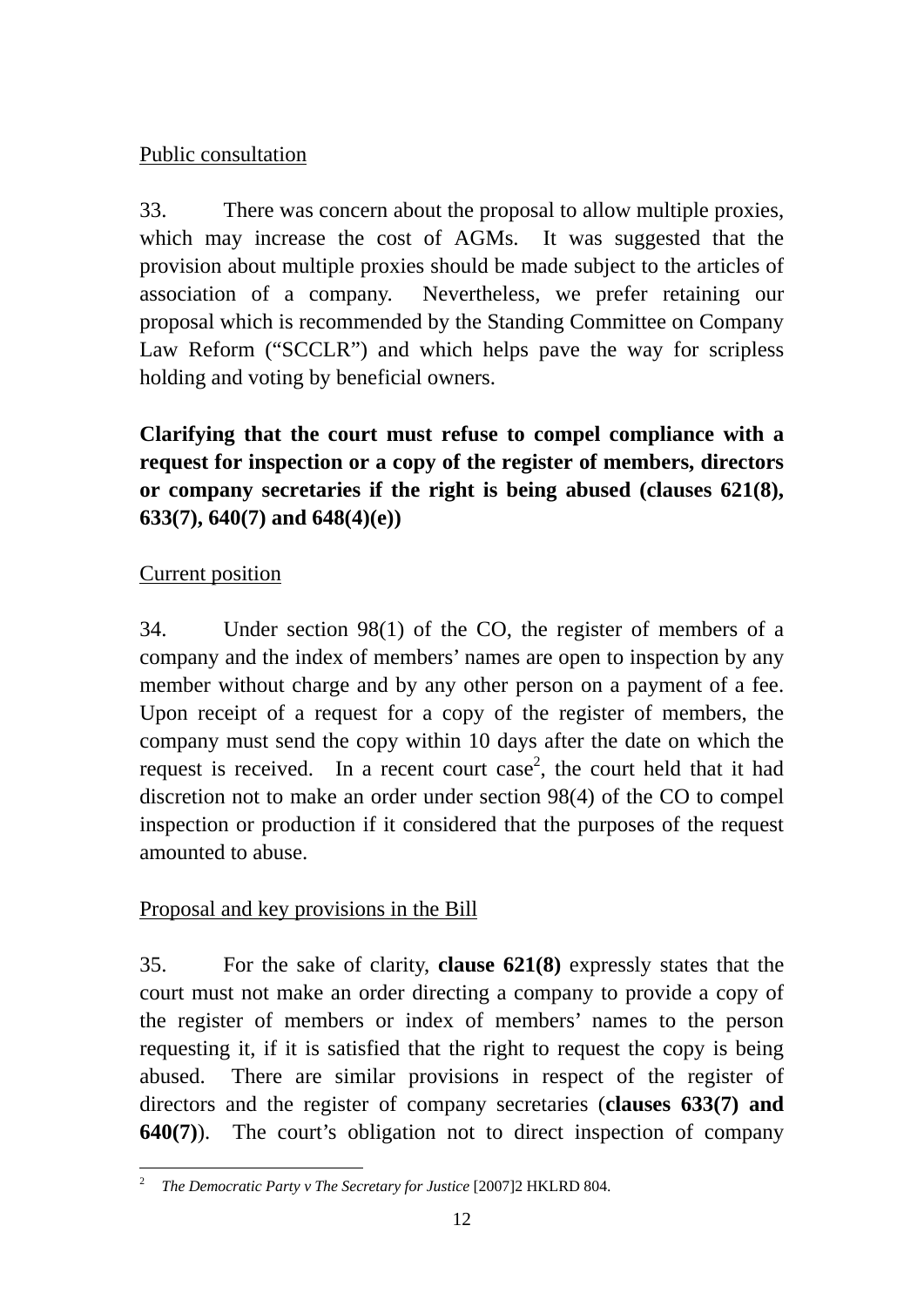records where there is abuse will be set out in the regulations to be made by the FS under **clause 648(4)(e)**.

### Overseas experience

36. We have considered but decided against introducing changes along the lines of sections 116 to 118 of the UKCA 2006. Under section 117, a company may apply to the court for an order directing the company not to comply with a request for inspection or a copy of the register of members if the request was not made for a proper purpose. We believe such a proposal would unnecessarily increase the compliance costs of companies, especially SMEs, as companies would have to apply to court every time they wanted to refuse a request. Under the proposed arrangement, the burden rests with the person making the request to apply to the court if his request is refused. In addition, in case a company refuses a request for inspection, the enquirer could still search for the information in relation to members in the annual return filed by the company with the Companies Registry ("CR"), if the company is neither a company limited by guarantee nor a listed company. For a listed company, we have proposed to only require it to file with the CR particulars of members who held 5% or more of the issued shares in any class of the company's shares at any time since the return date of the last annual return.

## Public consultation

37. There were no substantive comments raised on this proposal.

**Empowering the FS to make regulations to require a company to display its name and related information in certain locations and to state prescribed information in documents or communications (clause 650)** 

### Current position

38. Under section 93(1) of the CO, every company must display its name on the outside of every office or place in which its business is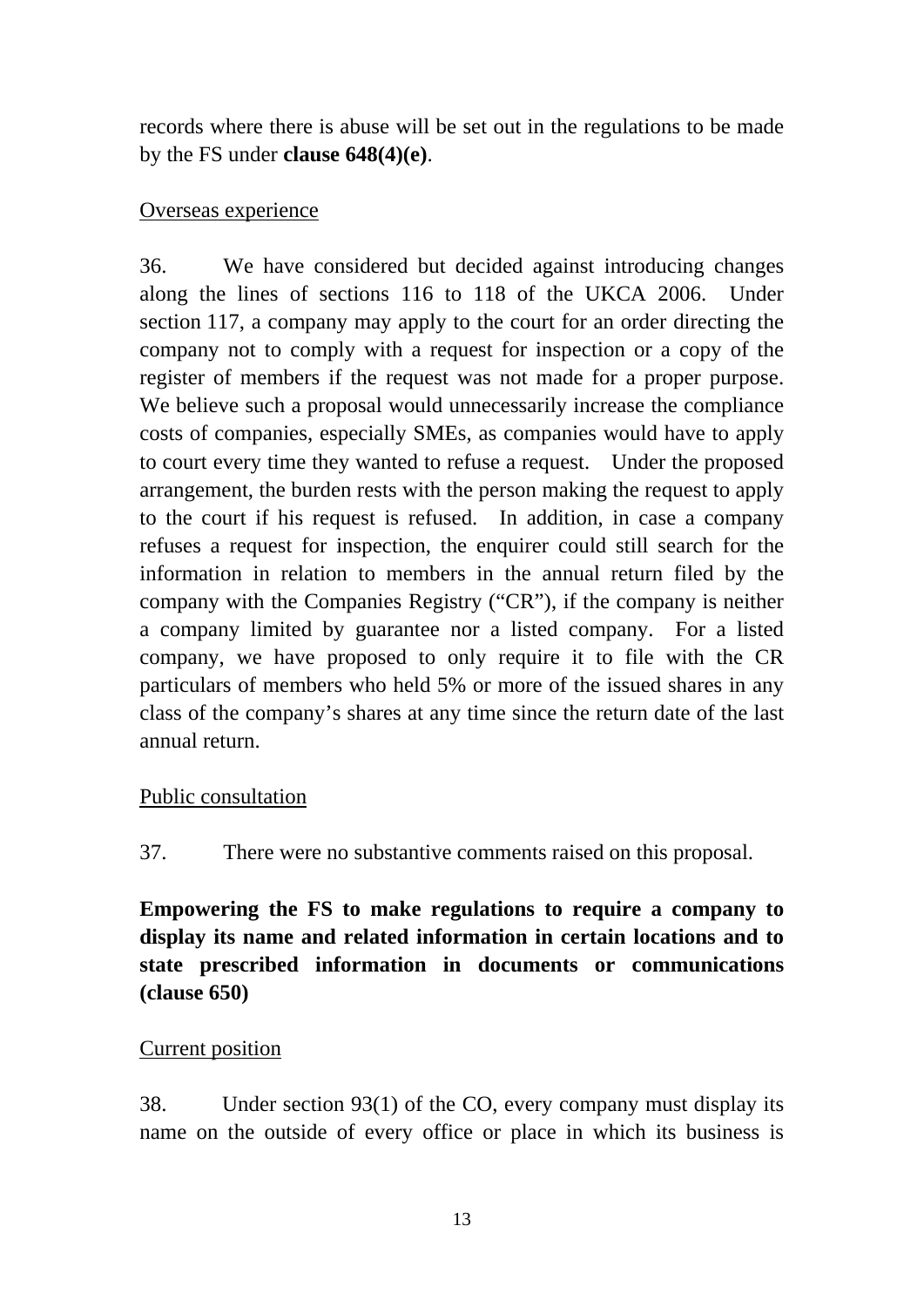carried on and mention its name in the documents specified in that section (e.g. business letters, notices, official publications, and contracts).

## Proposal and key provisions in the Bill

39. The SCCLR has recommended some changes to the rules on publication of company names –

- (a) every company should also display its name on the company's website and the outside of the company's registered office;
- (b) basic rules for electronic display of company names should be set along the lines that where an office is shared by more than six companies, each of such companies is only required to display its registered name in such a manner that it can be read for at least twenty continuous seconds at least once in every four minutes or, where impracticable, the electronic system used for the display should be capable of calling up such information on request within four minutes; and
- (c) every company should also be required to mention its company registration number in its public documents, in addition to the current requirement of mentioning its registered name in such documents.

40. As the rules involve technical details and may change with developments in technology, they should be stated in subsidiary legislation to facilitate future amendments. **Clause 650** empowers the FS to make the relevant regulations, subject to negative vetting by the Legislative Council.

### Overseas experience

41. Our proposal to set out the details in regulations is in line with section 82 of the UKCA 2006.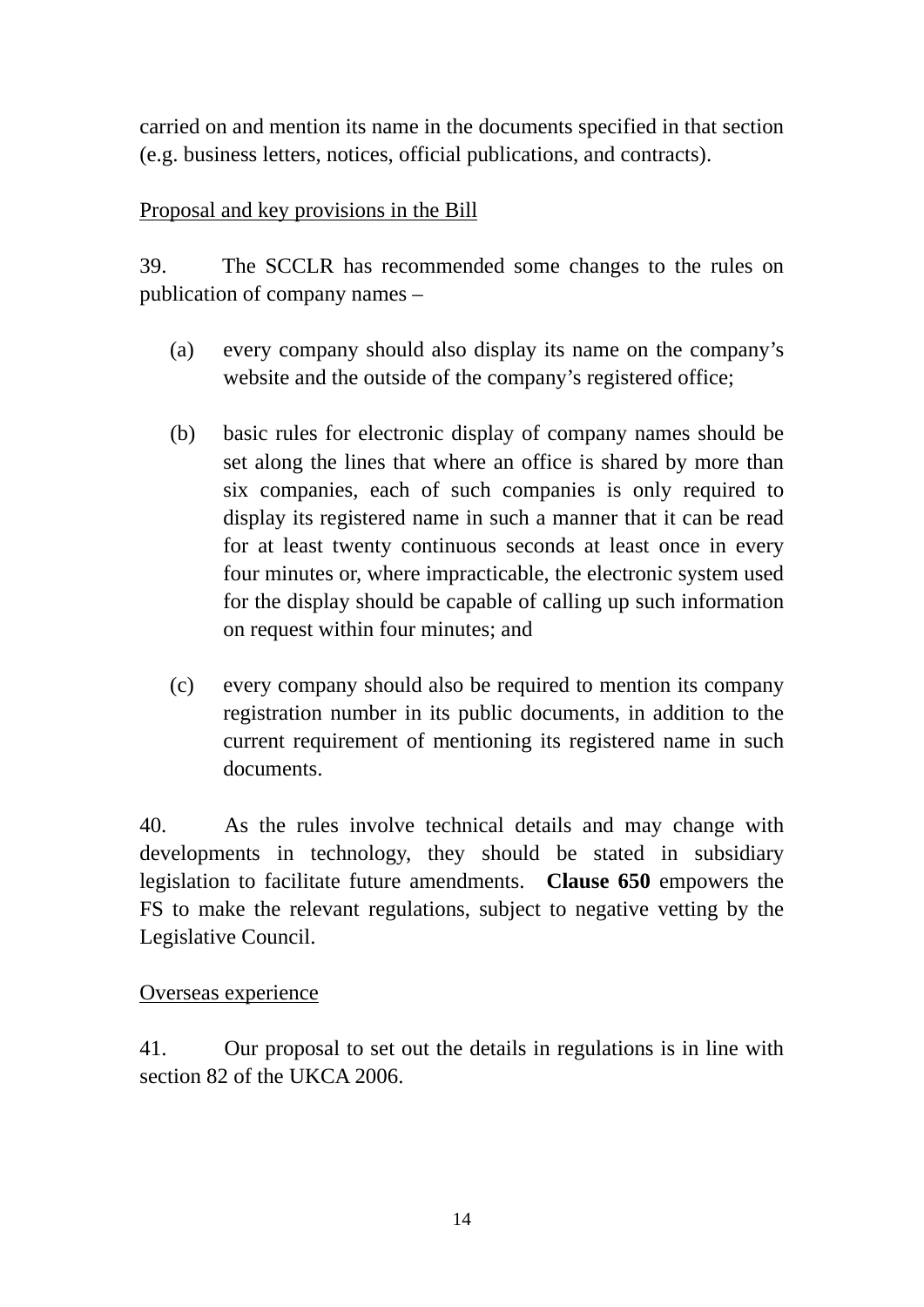## Public consultation

42. There were no substantive comments raised on this proposal.

## **PUBLIC COMMENTS**

43. We have consulted the public on the Draft Bill in two phases of public consultation held from December 2009 to March 2010 and May to August 2010 respectively. Part 12 was covered in the first phase public consultation. The comments on our major proposals and our response are discussed above.

44. Other significant comments on Part 12 received and our response are as follows –

| <b>Major Comments</b>                                                                                                                                                                                                             | <b>Administration's Response</b>                                                                                                                                                                                                                                                                                                                                              |  |  |  |  |  |
|-----------------------------------------------------------------------------------------------------------------------------------------------------------------------------------------------------------------------------------|-------------------------------------------------------------------------------------------------------------------------------------------------------------------------------------------------------------------------------------------------------------------------------------------------------------------------------------------------------------------------------|--|--|--|--|--|
| <b>Notice Required of General Meeting</b>                                                                                                                                                                                         |                                                                                                                                                                                                                                                                                                                                                                               |  |  |  |  |  |
| Serving of notice of a general<br>meeting of a company to the<br>auditors does not serve any material<br>purpose, unless the business to be<br>transacted at the general meeting<br>has a direct relationship to the<br>auditors. | The clause (clause 565) is based<br>on the current section $141(7)$ of<br>the CO and aligns with the<br>requirement to notify auditors of<br>written resolutions under<br>clause 549. The requirement<br>can enhance auditors' knowledge<br>of the company's affairs and<br>facilitate preparation of the audit<br>report and the proper carrying<br>out of auditors' duties. |  |  |  |  |  |
| <b>Inspection of Voting Document</b>                                                                                                                                                                                              |                                                                                                                                                                                                                                                                                                                                                                               |  |  |  |  |  |
| There is a concern on why the<br>normal secrecy of the balloting<br>process in relation to the voting on a<br>poll should be departed from and<br>there is no apparent abuse in this<br>regard (concerning the requirement        | We consider that the concern<br>about secrecy of ballot is valid<br>and have dropped the proposal to<br>give members a right to inspect<br>voting documents.                                                                                                                                                                                                                  |  |  |  |  |  |